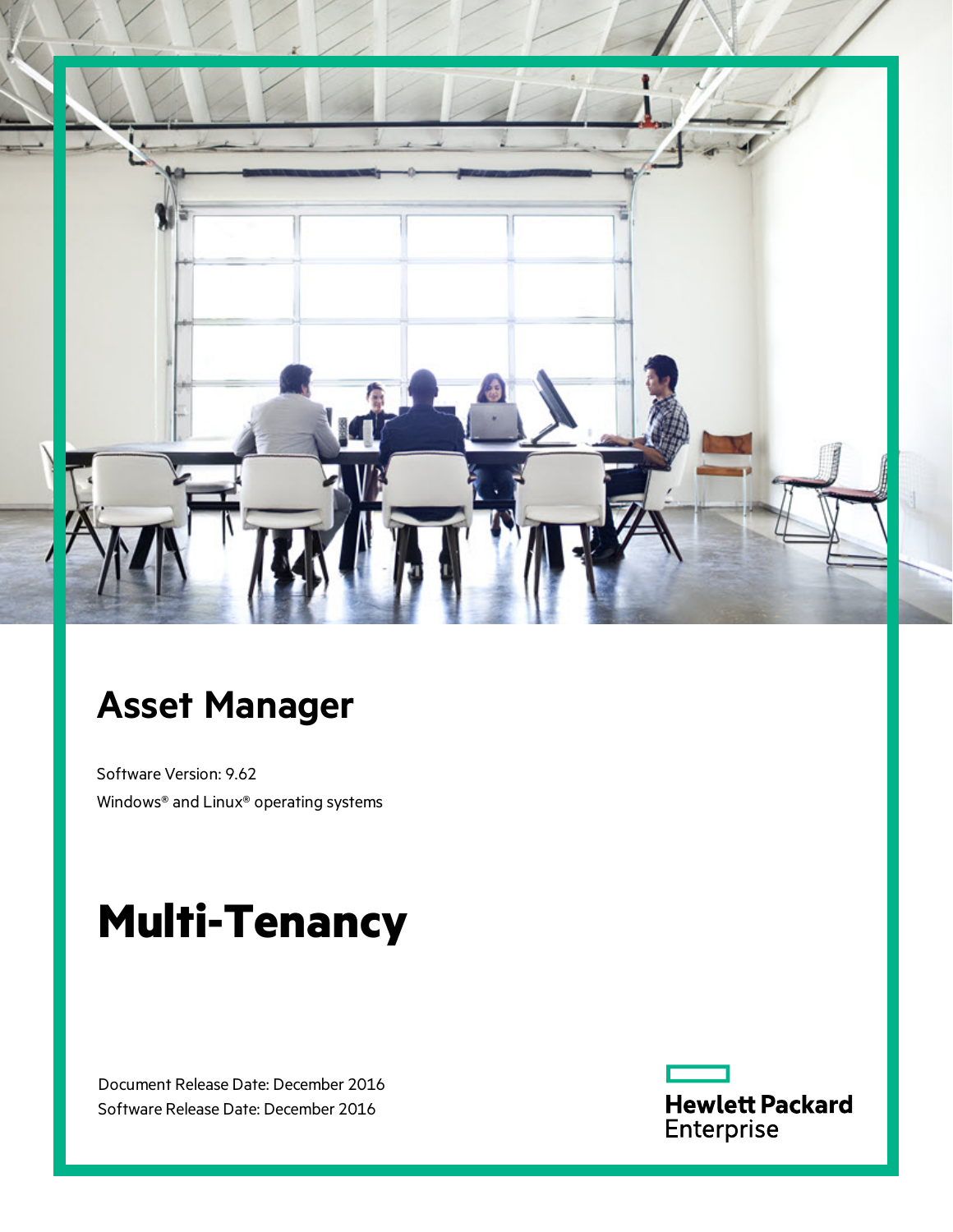#### Legal Notices

#### **Warranty**

The only warranties for Hewlett Packard Enterprise products and services are set forth in the express warranty statements accompanying such products and services. Nothing herein should be construed as constituting an additional warranty. Hewlett Packard Enterprise shall not be liable for technical or editorial errors or omissions contained herein. The information contained herein is subject to change without notice.

#### Restricted Rights Legend

Confidential computer software. Valid license from Hewlett Packard Enterprise required for possession, use or copying. Consistent with FAR 12.211 and 12.212, Commercial Computer Software, Computer Software Documentation, and Technical Data for Commercial Items are licensed to the U.S. Government under vendor's standard commercial license.

#### Copyright Notice

© 1994 - 2016 Hewlett Packard Enterprise Development LP

#### Trademark Notices

Adobe™ is a trademark of Adobe Systems Incorporated.

Microsoft® and Windows® are U.S. registered trademarks of Microsoft Corporation.

UNIX® is a registered trademark of The Open Group.

This product includes an interface of the 'zlib' general purpose compression library, which is Copyright © 1995-2002 Jean-loup Gailly and Mark Adler.

### Documentation Updates

To check for recent updates or to verify that you are using the most recent edition of a document, go to: <https://softwaresupport.hpe.com/>.

This site requires that you register for an HP Passport and to sign in. To register for an HP Passport ID, click **Register** on the HPE Software Support site or click **Create an Account** on the HP Passport login page.

You will also receive updated or new editions if you subscribe to the appropriate product support service. Contact your HPE sales representative for details.

#### Support

Visit the HPE Software Support site at: <https://softwaresupport.hpe.com/>.

Most of the support areas require that you register as an HP Passport user and to sign in. Many also require a support contract. To register for an HP Passport ID, click **Register** on the HPE Support site or click **Create an Account** on the HP Passport login page.

To find more information about access levels, go to: <https://softwaresupport.hpe.com/web/softwaresupport/access-levels>.

**HPE Software Solutions Now** accesses the HPSW Solution and Integration Portal website. This site enables you to explore HPE Product Solutions to meet your business needs, includes a full list of Integrations between HPE Products, as well as a listing of ITIL Processes. The URL for this website is [https://softwaresupport.hpe.com/km/KM01702731.](https://softwaresupport.hpe.com/km/KM01702731)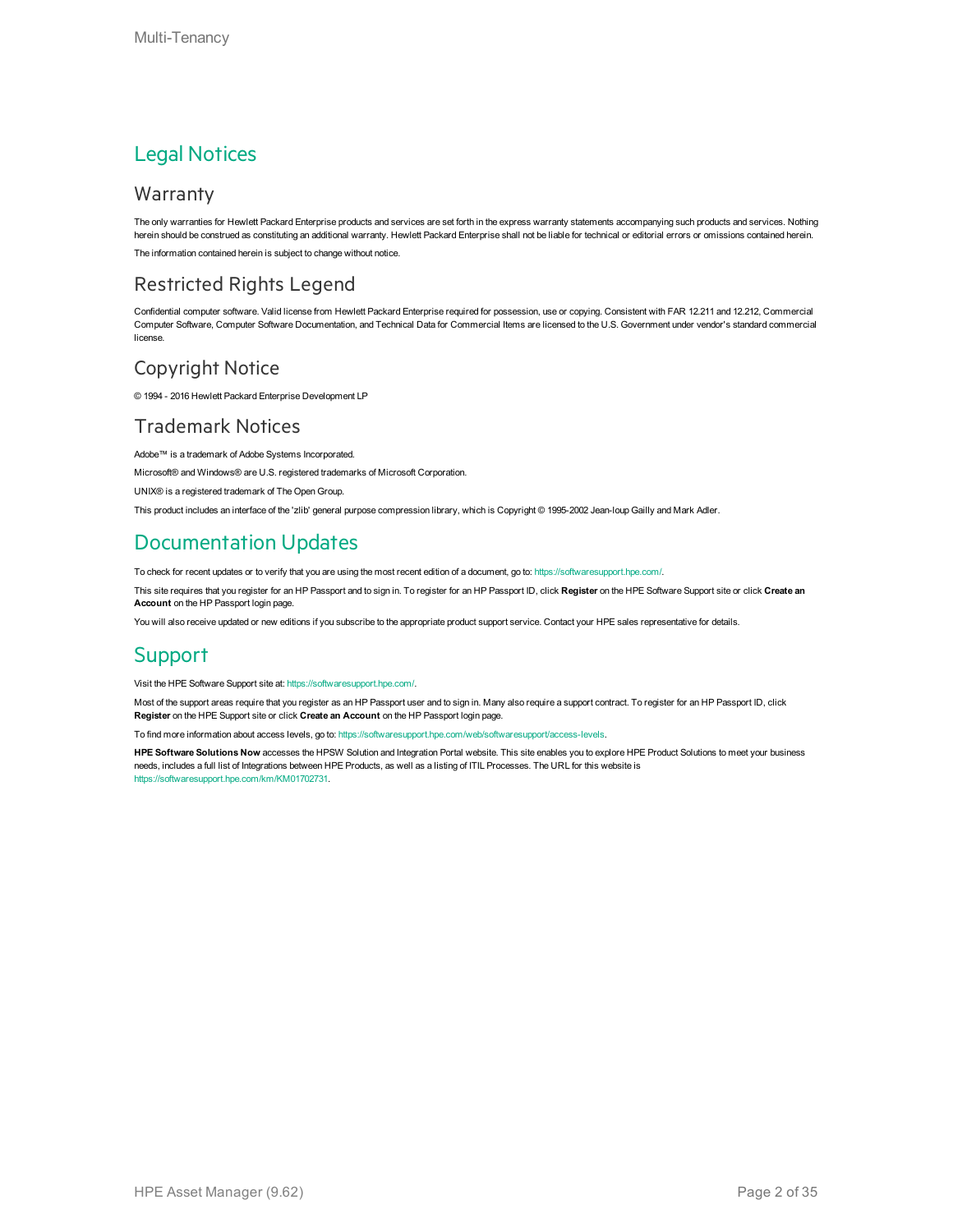## **Contents**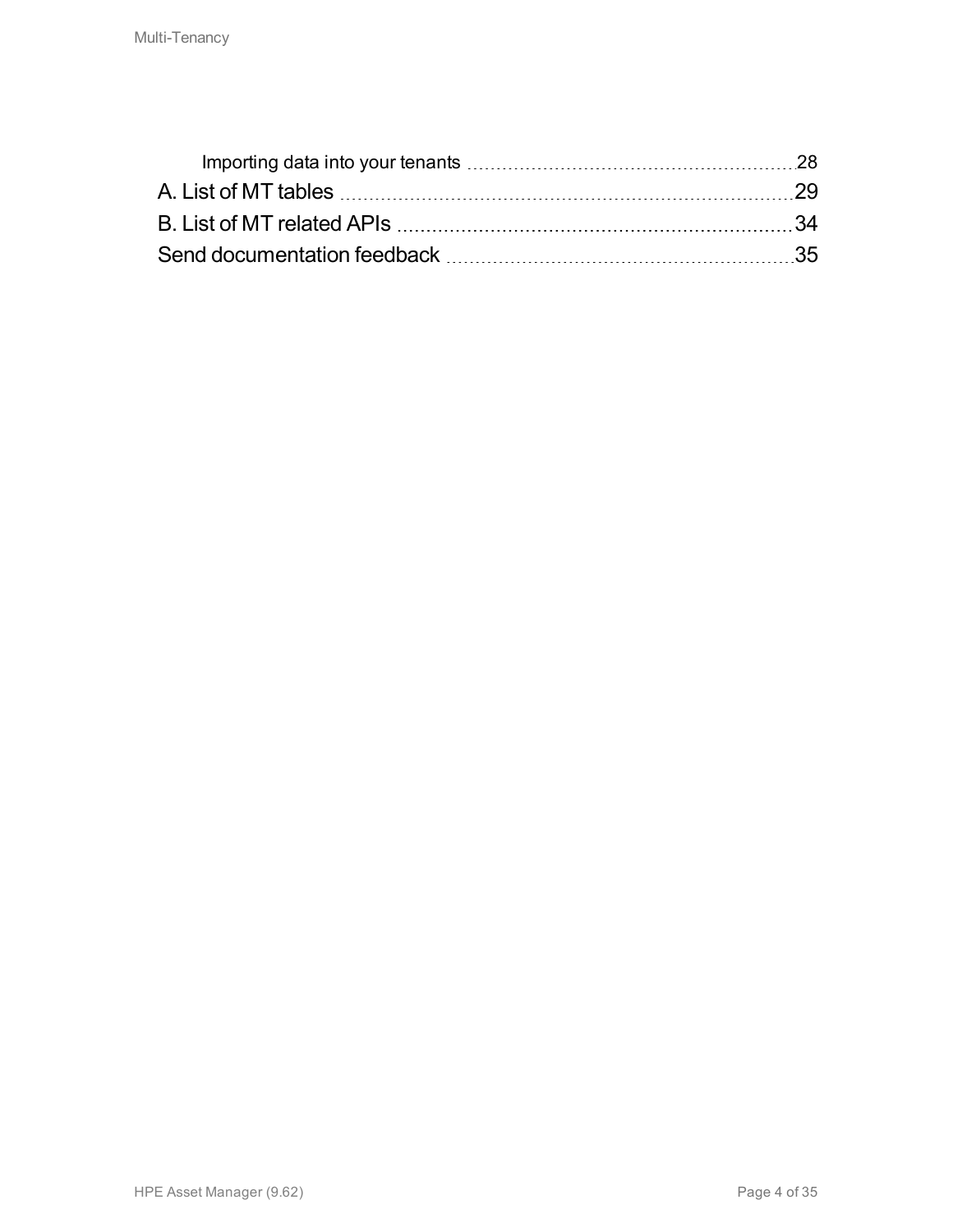# <span id="page-4-0"></span>Introduction

## <span id="page-4-1"></span>Overview of this guide

This guide describes the following about the Asset Manager multi-tenancy (MT) system:

- Overview of the Asset Manager MT system
- How the Asset Manager MT system works
- How to implement the MT system
- How to migrate data from a non-MT environment to an MT environment

## <span id="page-4-2"></span>Who is this guide intended for?

This guide is intended for:

- Asset Manager administrators and support staff responsible for implementing, customizing and troubleshooting the MT system
- End users who would like to understand how the MT system in Asset Manager functions

## <span id="page-4-3"></span>Contents of this guide

#### **Chapter ["Multi-Tenancy](#page-5-0) Overview" on page 6**

This chapter provides an overview of the Asset Manager multi-tenancy architecture.

#### **Chapter "Setting up the MT [environment](#page-9-0) " on page 10**

This chapter explains how to set up the multi-tenancy system for the first time.

#### **Chapter ["Multi-Tenancy](#page-11-0) Administration " on page 12**

This chapter explains how to perform various administrative operations, such as enabling multitenancy, managing access, etc.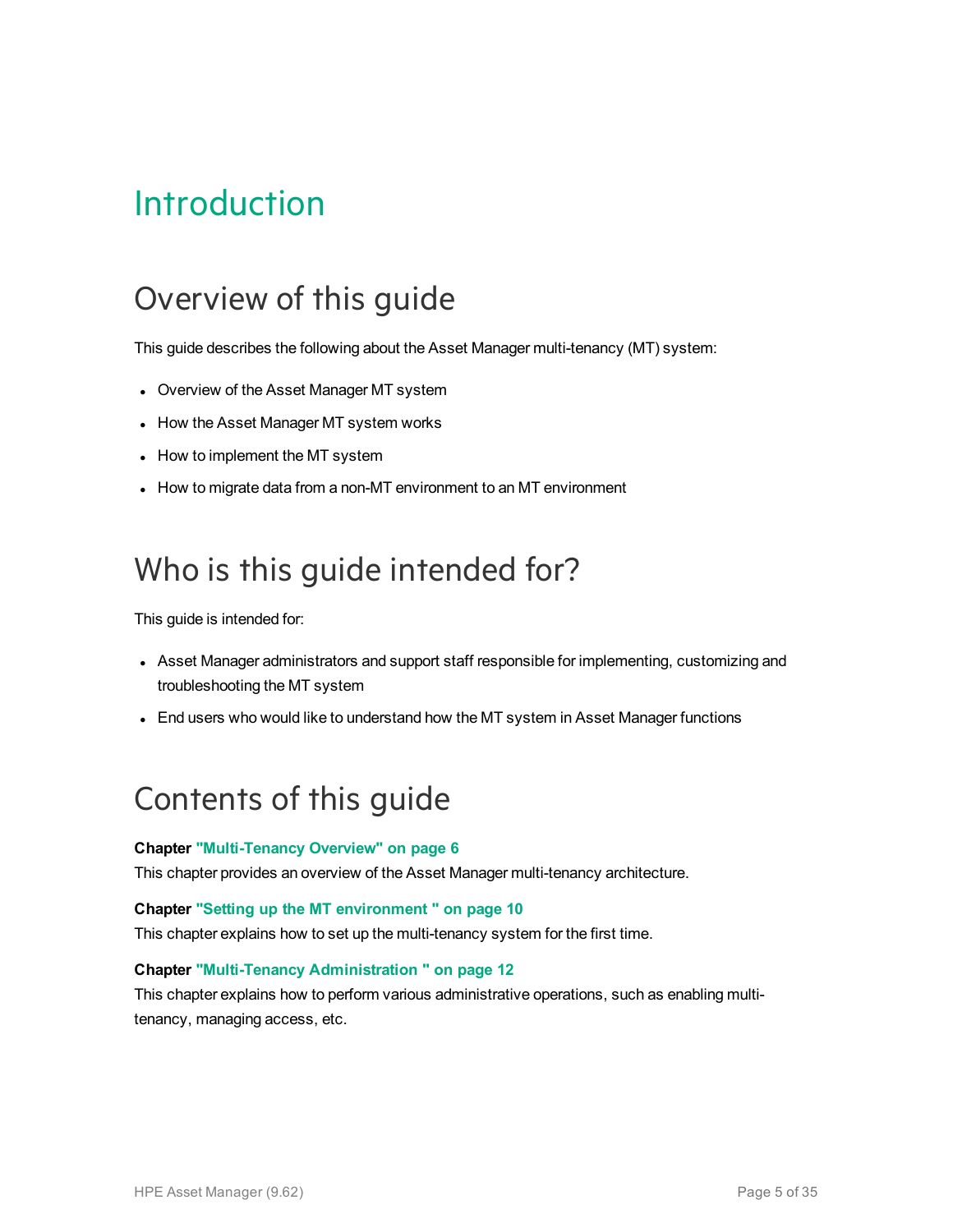# <span id="page-5-0"></span>Multi-Tenancy Overview

Asset Manager version 9.40 introduces a new architecture optimized for simpler implementation and better support of multi-tenancy functionalities. The Asset Manager multi-tenancy architecture is best suited for Managed Services Providers (MSPs) who wish to support multiple client organizations with minimum hardware, software, installation and maintenance requirements and costs. The architecture also lays the foundation for SaaS and cloud computing infrastructure that MSPs are planning to implement.

With the Asset Manager multi-tenancy architecture, MSPs are able to host, maintain and manage assets of multiple customers using a single instance of Asset Manager and the same set of tables hosted on a single copy of a physical database.

Some of the differentiating characteristics of Asset Manager multi-tenancy architecture are:

- The Asset Manager multi-tenancy feature can be enabled or disabled at the database level.
- The MT-enabled Asset Manager database can be divided into metadata non-MT tables and MT tables made up of business data, which enables the implementers/users of the Asset Manager MT system to focus on the business related MT tables.
- Normally tenant users can only view and manipulate data in their own tenant. However, a special type of user (leveraged user) can be configured to view and manipulate data in multiple tenants.
- Even in a multi-tenancy table, you can share some records among tenants by utilizing the shared data concept.
- The architecture is highly customizable and extensible -- user created tables are MT tables by default and MSPs can decide to make the same customization available for several customers or restrict the specific customization to one single customer.
- The restriction imposed by the multi-tenancy architecture can be supplemented by the existing access restrictions of Asset Manager to better control and secure access to sensitive customer data.

**Note:** Data integrity is key in a multi-tenant environment: a record belonging to a tenant can only be linked to records shared or belonging to the same tenant. Asset Manager enforces this integrity through the user interface: a user working on tenant A will not be able to link any record to records specific to tenant B.

Asset Manager has tools to check the integrity of the Asset Manager repository or to move records from one tenant to another. However, there is no active integrity checking when records are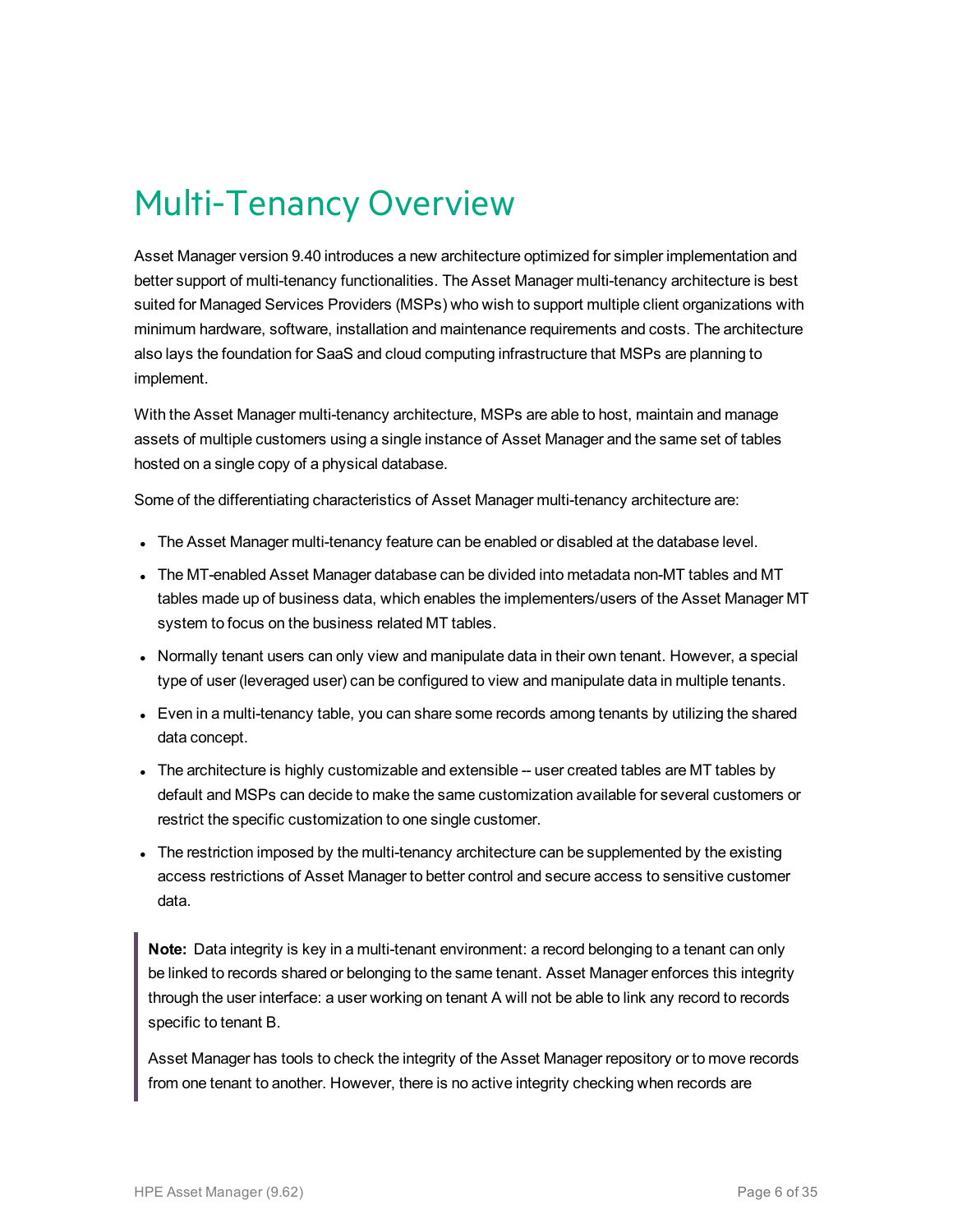created from an external source (through import, HPE Connect-It or web services) . The checks would be highly complex and have a huge impact on performance. It is the responsibility of the implementer to ensure the integrity of imported records.

# <span id="page-6-0"></span>Summary of MT related tables

The following tables are introduced in Asset Manager version 9.40 to support the functionalities of multi-tenancy:

- Tenant (amTenant)
- Viewable Tenants (amViewTenant)

For how to use these tables to set up your MT environment, ["Working](#page-13-0) with MT related tables" on page [14.](#page-13-0)

## <span id="page-6-1"></span>Glossary

| Note: Except the multi-tenancy concept, the following terms are specific to the Asset Manager<br>MT architecture. |  |
|-------------------------------------------------------------------------------------------------------------------|--|

### <span id="page-6-2"></span>Multi-tenancy

Multi-tenancy refers to a principle in software architecture where a single instance of the software runs on a server, serving multiple client organizations (tenants).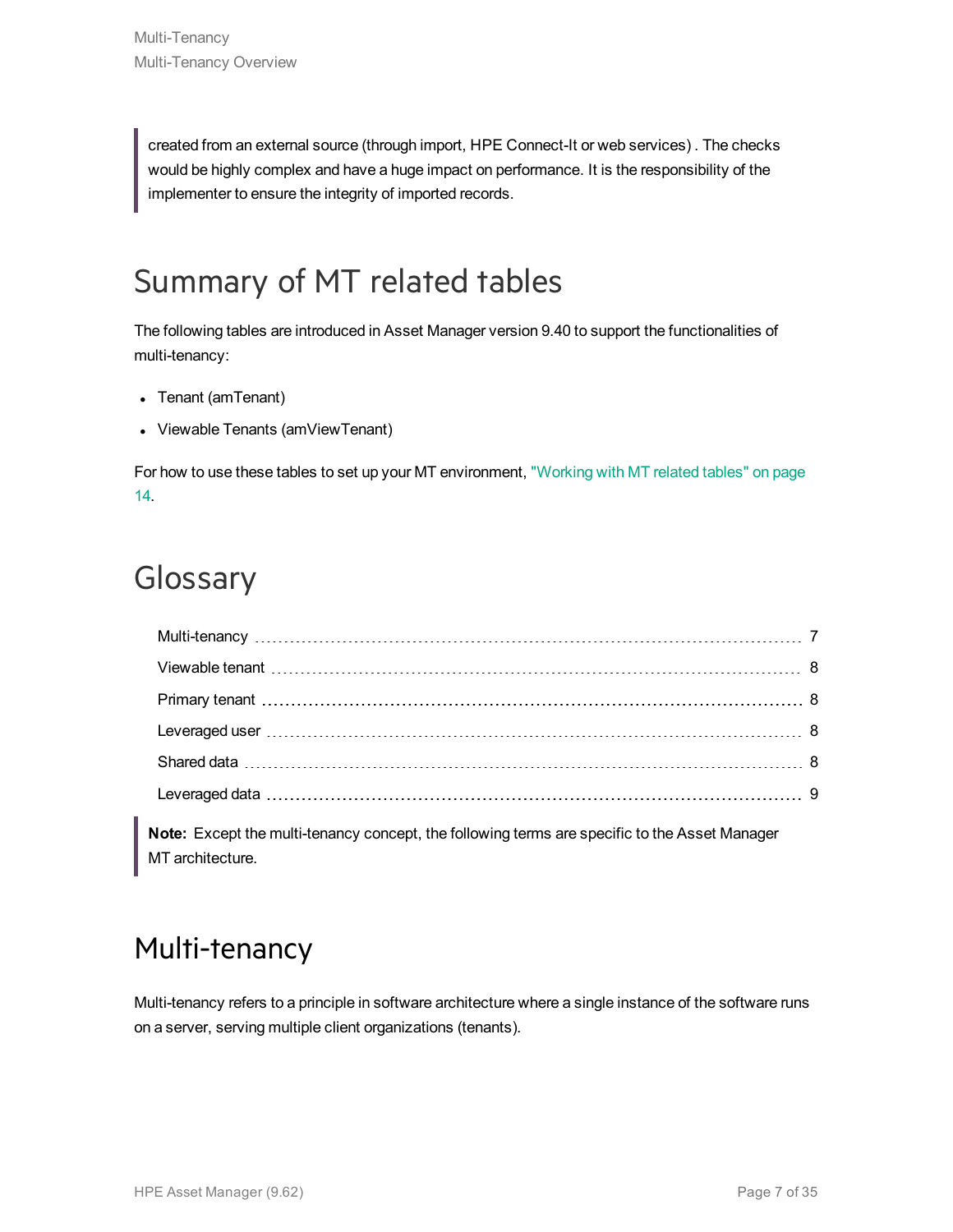## <span id="page-7-0"></span>Viewable tenant

Viewable tenant is a property or privilege of a user which enables the user to view data in a specified tenant.

<span id="page-7-1"></span>It defines the tenant in which the user has read access. A user can have many viewable tenants.

## Primary tenant

Primary tenant is a property or privilege of a user which enables the user to manipulate data in a specified tenant.

It defines the tenant in which the user has write access. A user can have one primary tenant at one time.

It can also be viewed as the default tenant of the user -- by default, any operation the user performs occurs in the primary tenant of the user. For example, when a user creates a record, the record is created in the primary tenant by default.

### <span id="page-7-2"></span>Leveraged user

Leveraged user is a special type of user who can view data of more than one tenant.

<span id="page-7-3"></span>Leveraged user can also manipulate data in multiple tenants, but can only manipulate data in one tenant at one time. The user has to switch the primary tenant to modify data in another tenant.

### Shared data

Shared data has two meanings in the Asset Manager MT architecture:

- It can be viewed as the data in the MT tables which is visible to users of all tenants
- It can also be viewed as a special tenant made up of such data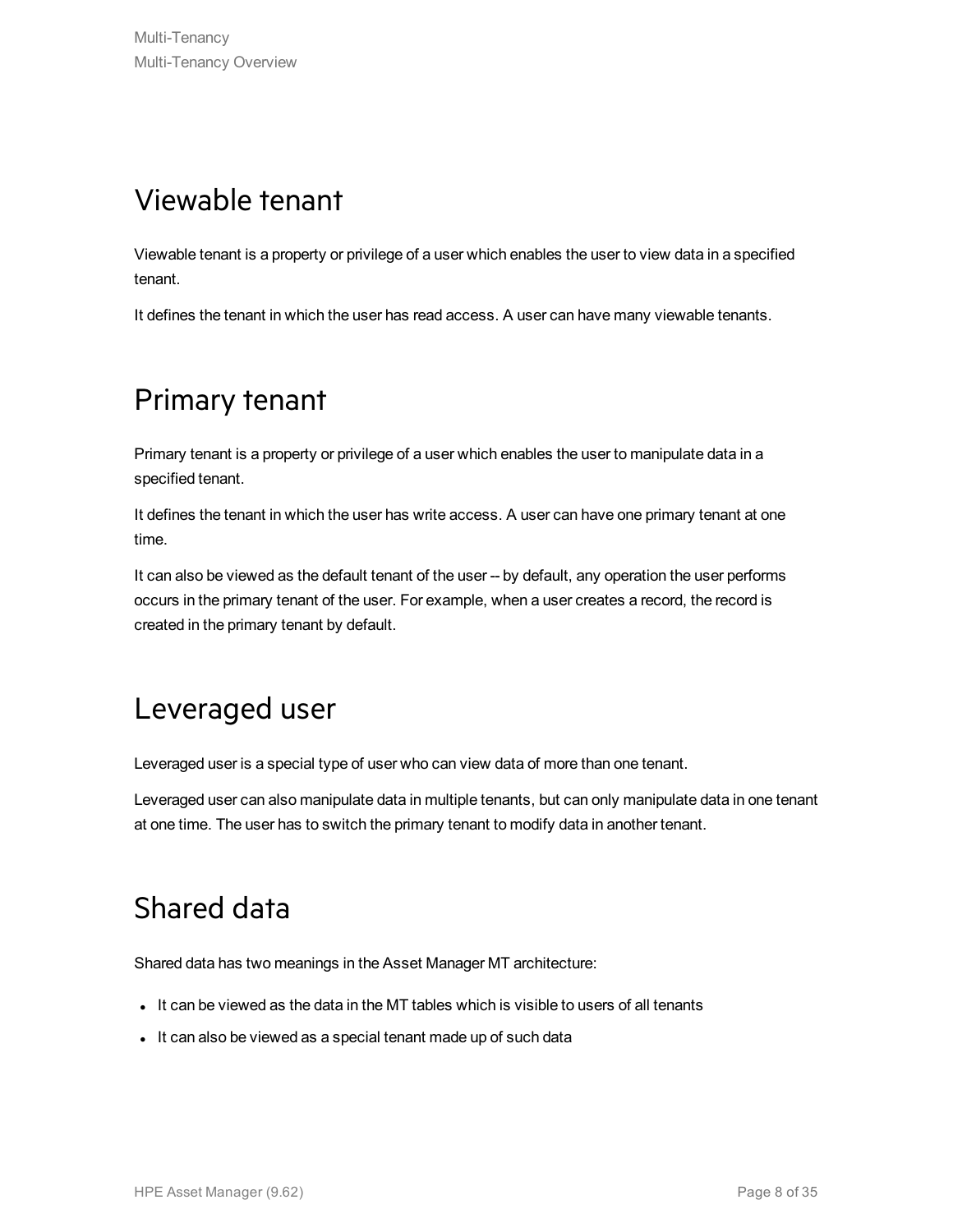## <span id="page-8-0"></span>Leveraged data

Leveraged data is the data in the non-MT tables. It is always visible to users of all tenants and not subject to the access restriction imposed by the Asset Manager MT architecture.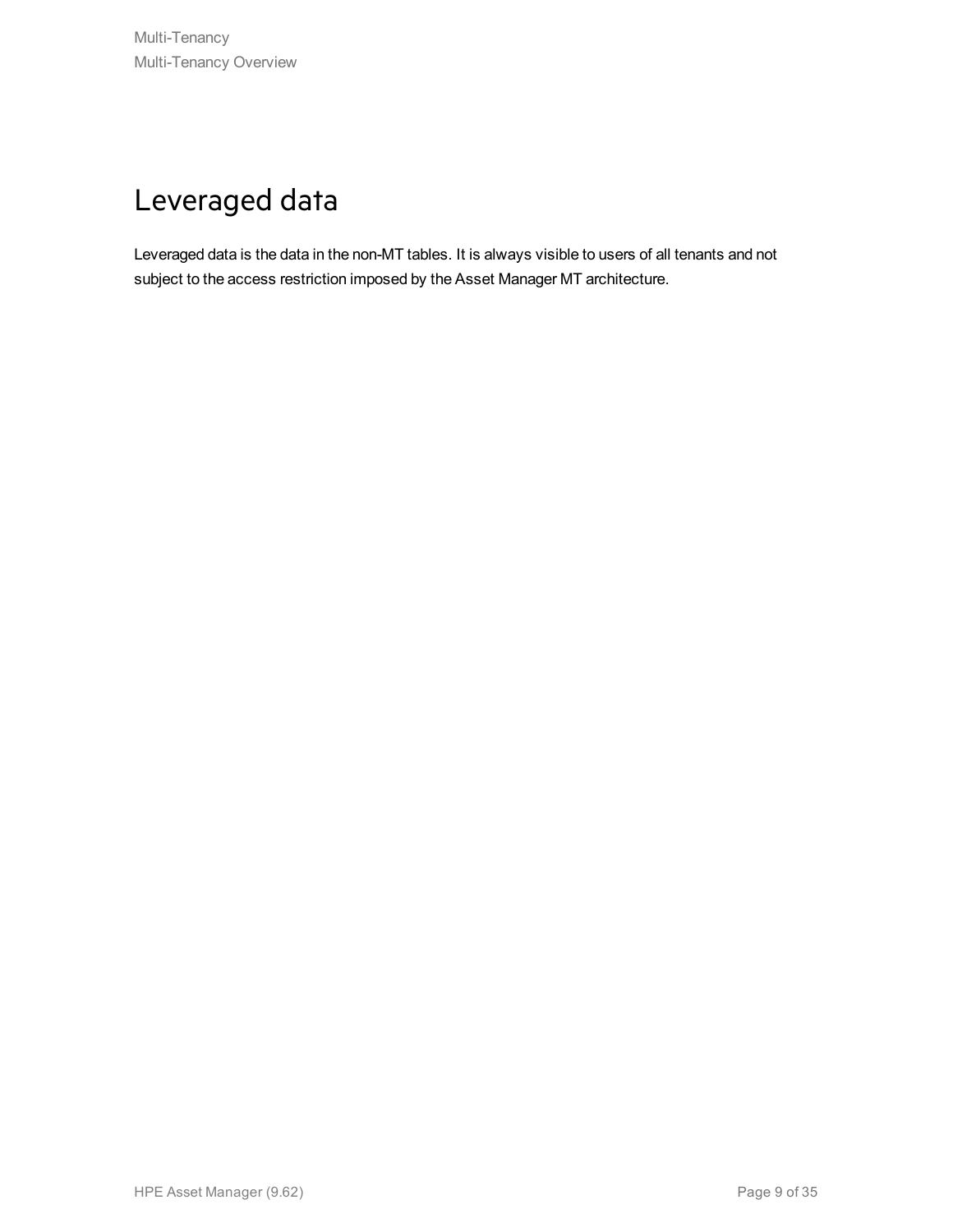# <span id="page-9-0"></span>Setting up the MT environment

## <span id="page-9-1"></span>**Prerequisite**

• Asset Manager 9.30 or above

Asset Manager offers support of MT functionalities from version 9.30 onward.

If you are using older versions of Asset Manager, you need to migrate to 9.62 following the normal migration process as detailed in the Asset Manager **Migration** guide.

**Note:** Before migrating, make sure that the tables in your production database do not have a field named **lTenantId** or a link named **Tenant**. These fields are reserved for the multi-tenancy architecture.

## <span id="page-9-2"></span>Setting up the MT environment

This section lists the typical steps to follow when setting up the MT environment for the first time.

#### **Figure 2.1. Setting up the MT environment**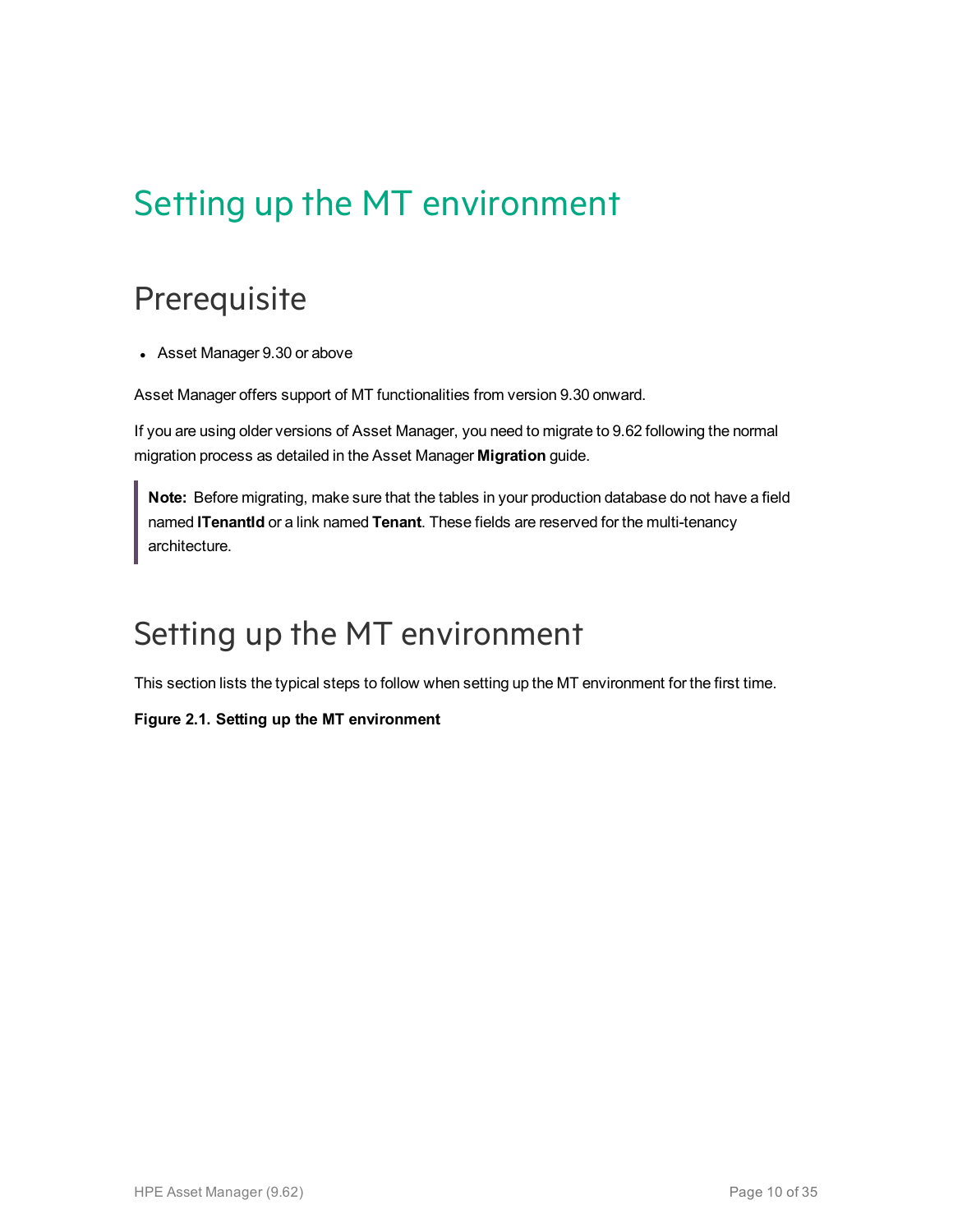

- 1. ["Enabling](#page-11-2) MT" on page 12
- 2. "Tenants [\(amTenant\)"](#page-13-1) on page 14
- 3. Populating data into tenants
	- <sup>o</sup> By default, when the database is converted to an MT database (by enabling MT), all existing data in the MT tables is shared data. You need to move data into their respective tenants. "Moving data across [tenants"](#page-24-2) on page 25
	- <sup>o</sup> You can also import outside data into various tenants ["Importing](#page-27-0) data into your tenants" on page 28
- 4. Managing access to tenants

"How access to tenant data is [controlled"](#page-22-0) on page 23 In particular,

- <sup>o</sup> "Viewable tenants [\(amViewTenant\)"](#page-14-0) on page 15
- <sup>o</sup> "Primary tenant [\(PrimaryTenant\)"](#page-18-0) on page 19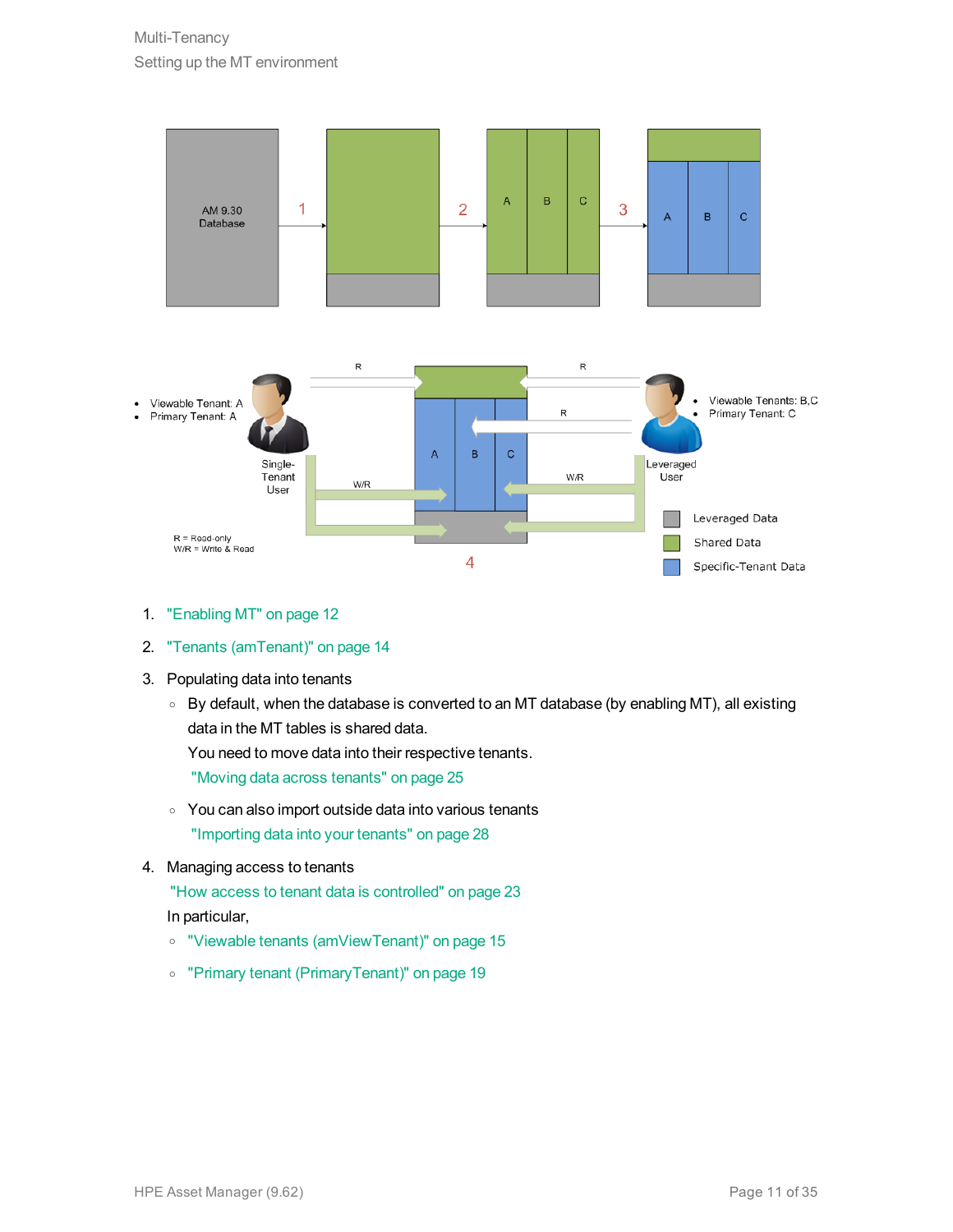# <span id="page-11-0"></span>Multi-Tenancy Administration

## <span id="page-11-1"></span>Enabling MT

<span id="page-11-2"></span>[Enabling](#page-11-2) MT [12](#page-11-2)

## Enabling MT

To enable the MT feature:

- 1. Start Asset Manager Application Designer.
- 2. Connect to the database (**File/ Open.../ Open existing database** menu).
- 3. Select the **Database/ Enable multi-tenancy** menu.
- 4. Click **Save** and execute the **Save database structure** wizard.
- 5. Your Asset Manager system is transformed into a multi-tenancy environment.
- 6. For the Web client, you need to restart the application server hosting the Asset Manager Web Service for the transformation to take effect. You can confirm your Asset Manager database is MT enabled by checking some indicators. See ["Enabling](#page-11-2) MT" above.

### Creating a pre-enabled MT database

You can also create a new pre-enabled multi-tenancy database using the command line version of Asset Manager Application Designer: amdbal.

Syntax:

amdbal -create:<path to **gbbase.xml**>;<path to **gbbase\_xx.xml**>;<name of the database to create>;<path to the **bin** sub-folder of the Asset Manager installation folder> -usemultitenancy

For example: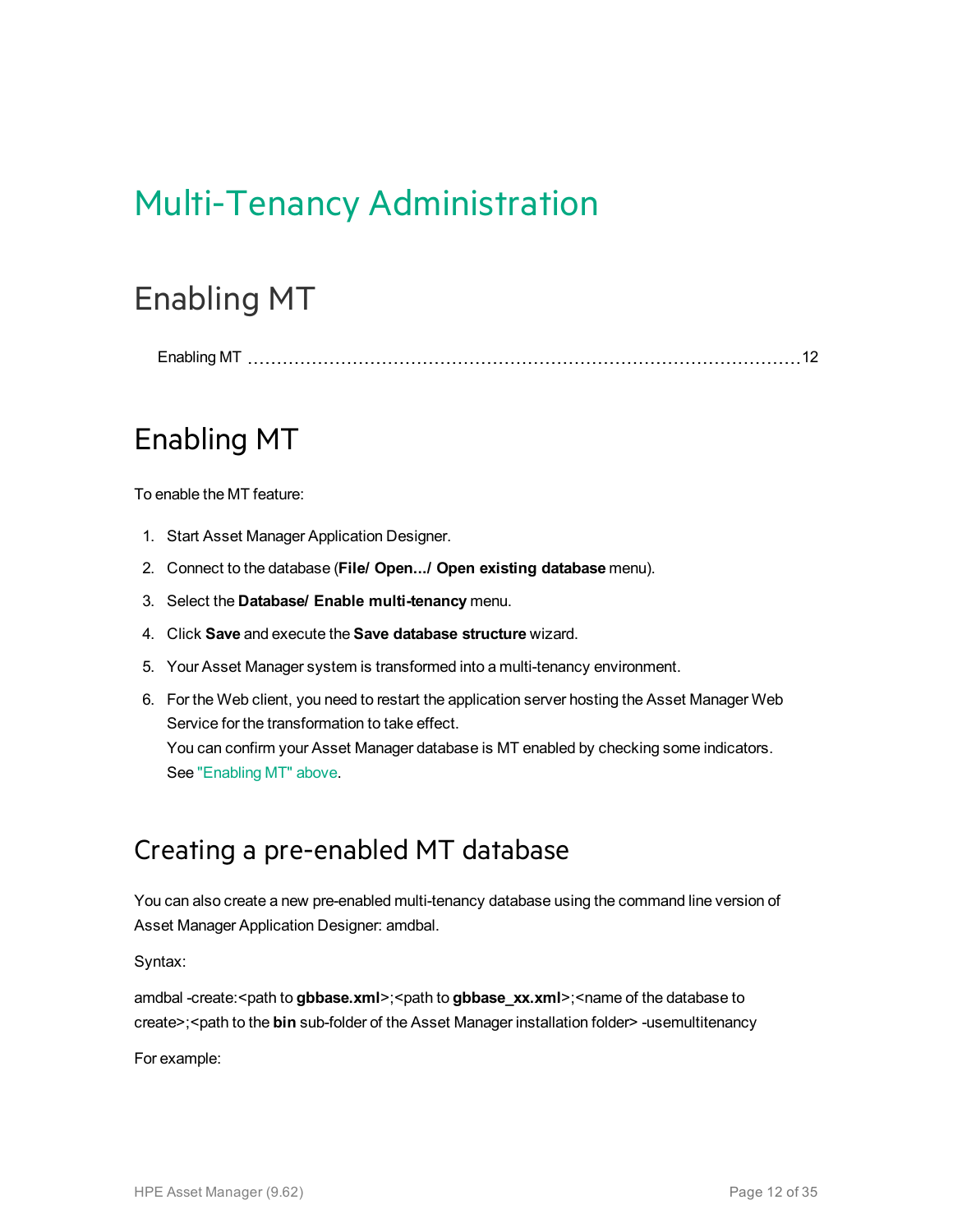```
amdbal -create:'C:\Program Files\HPE\Asset Manager 9.62
xx\config\gbbase.xml;C:\Program Files\HPE\Asset Manager 9.62 xx\config\gbbase_
en.xml;AMDemo94en;C:\Program Files\HPE\Asset Manager 9.62 xx\bin' -usemultitenancy
```
where **xx** is replaced by the two letter language code of your Asset Manager installation.

## Checking whether your Asset Manager system is MTenabled

You can check whether your Asset Manager has multi-tenancy enabled by any of the following indicators from various applications of Asset Manager:

|                     | Table 3.1. Indicators of a multi-tenancy enabled Asset Manager system (for leveraged users |  |  |  |
|---------------------|--------------------------------------------------------------------------------------------|--|--|--|
| and administrators) |                                                                                            |  |  |  |

|                                          | Indicators for the MT environment                                                                                   | <b>Behavior in the non-MT</b><br>environment                                        |
|------------------------------------------|---------------------------------------------------------------------------------------------------------------------|-------------------------------------------------------------------------------------|
| Asset Manager<br>Application<br>Designer | The <b>Multi-tenant</b> column has the value Yes for<br>some tables                                                 | The <b>Multi-tenant</b> column has the<br>value No for all tables                   |
|                                          | The Database/ Enable multi-tenancy menu<br>option is selected                                                       | The Database/ Enable multi-<br>tenancy menu option is not<br>selected               |
| Asset Manager<br>Windows client          | A Tenant column is added to the list screen of<br>MT tables, for example, amPortfolio                               | No <b>Tenant</b> column is added to<br>the list screen of MT tables                 |
|                                          | The tenant of the login user is displayed in the<br>status bar alongside the database and user<br>login information | No tenant information is available<br>in the status bar                             |
| Asset Manager<br>Web client              | A Tenant column is added to the list screen of<br>MT tables, for example, amPortfolio                               | No Tenant column is added to<br>the list screen of MT tables                        |
|                                          | The user's primary tenant is displayed on the<br>upper right corner of the Web client                               | The user's primary tenant is not<br>displayed on the main page of the<br>Web client |

**Note:** These indicators only apply to leveraged users and administrators.

Single-tenant users are confined within their own tenant and are not necessarily aware whether they are using a MT system or not.

For the definition of leveraged user, ["Leveraged](#page-7-2) user" on page 8.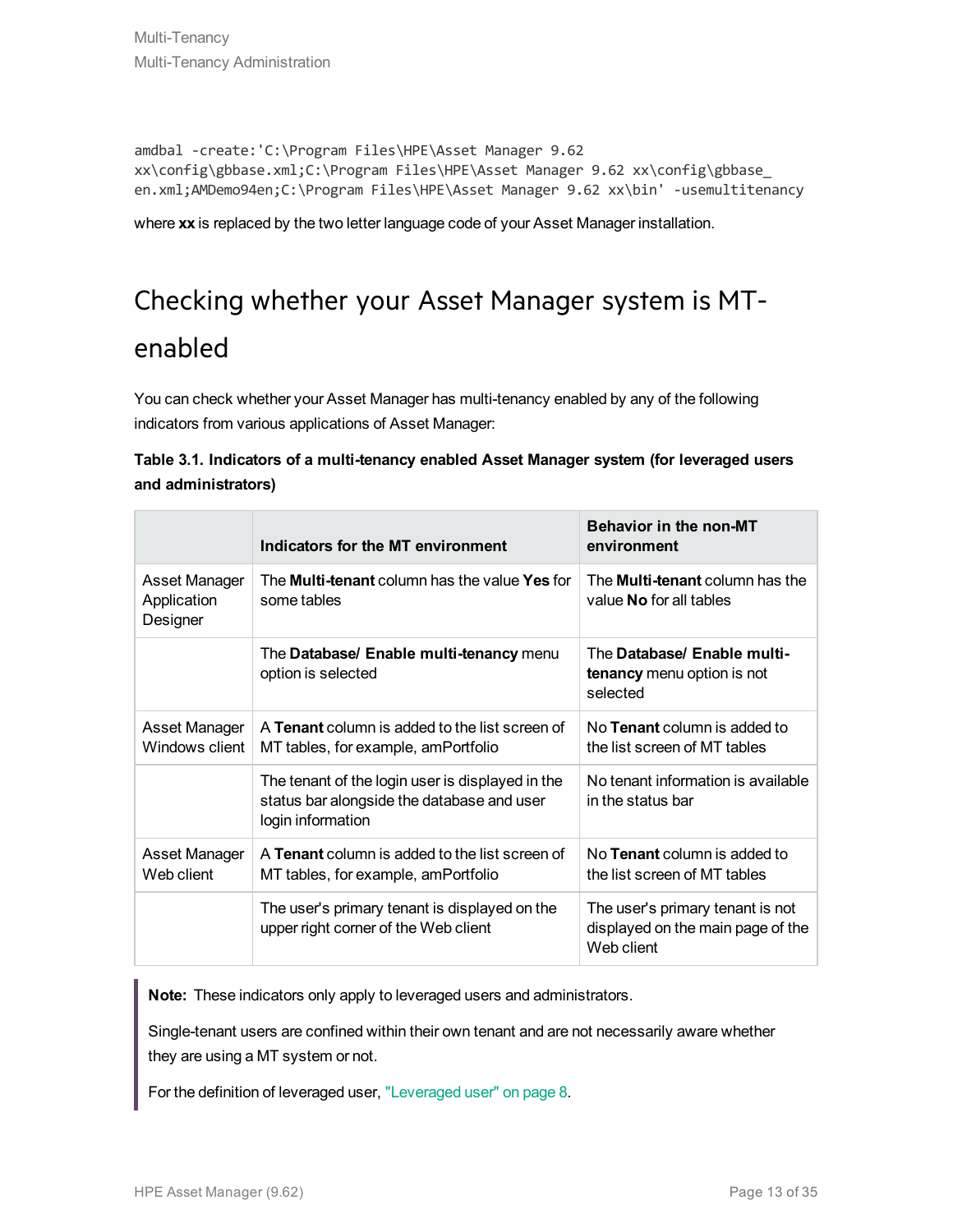## <span id="page-13-0"></span>Working with MT related tables

### <span id="page-13-1"></span>Tenants (amTenant)

### Creating tenants

To create a new tenant:

- 1. Display the tenants (**Administration/ Multi tenancy/ Tenants** link on the navigation bar).
- 2. Click **New**.
- 3. Populate the detail of the record.

### Modifying tenant details

To modify the detail of a tenant:

- 1. Display the tenants (**Administration/ Multi tenancy/ Tenants** link on the navigation bar).
- 2. Display the detail of the tenant you want to modify.
- 3. Modify the detail of the tenant.
- 4. Confirm the modification by clicking **Modify** (Windows client) or **Save** (Web client).

### Deleting tenants

To delete a tenant: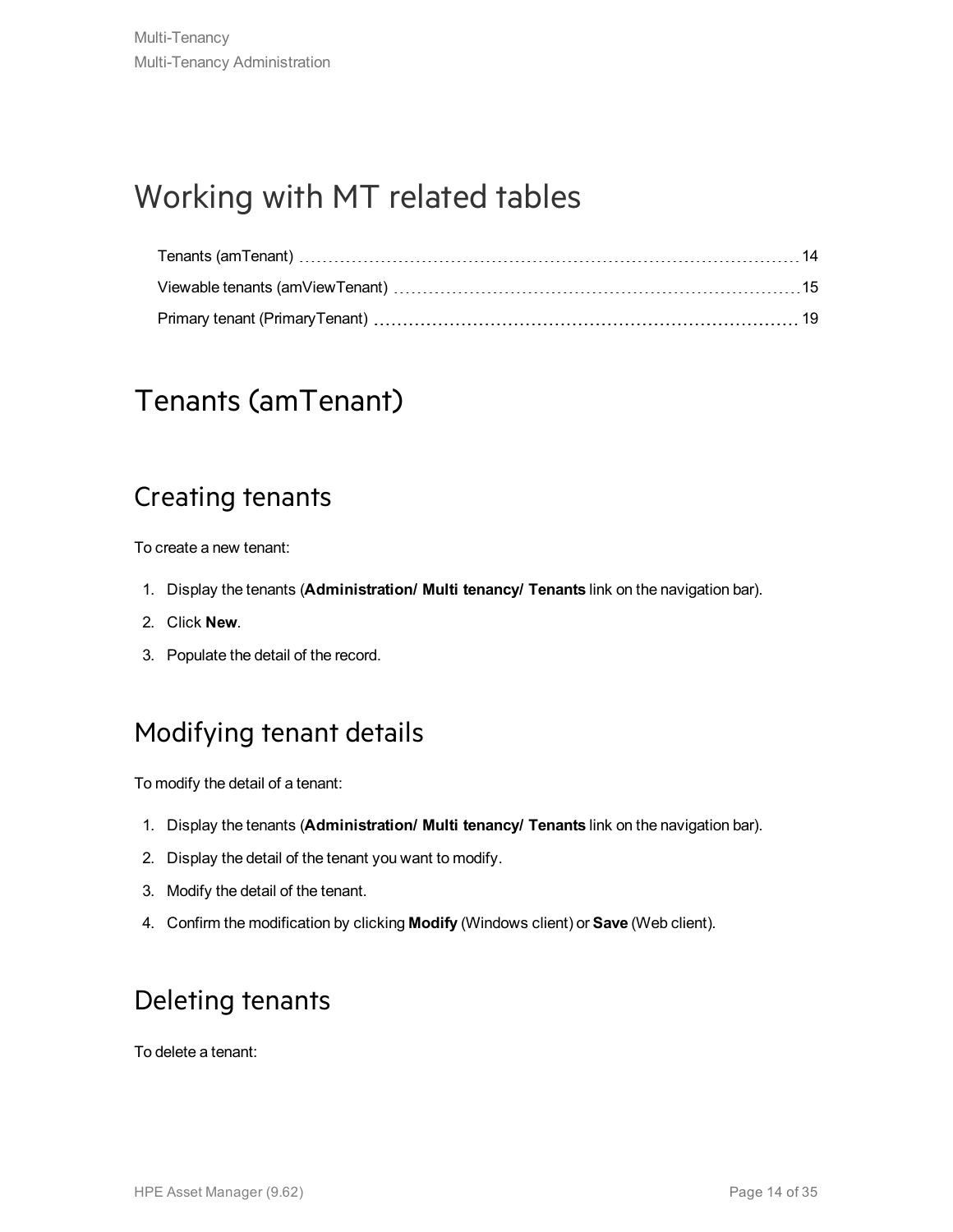- 1. Display the tenants (**Administration/ Multi tenancy/ Tenants** link on the navigation bar).
- 2. Select the tenant you want to delete.
- 3. Click **Delete**.
- 4. If a message appears, confirm the deletion by clicking **OK** (Windows client) or **Yes** (Web client).

**Note:** You are not allowed to delete the tenant if the tenant has **Viewable Tenants** associated. You need to delete the associated viewable tenants first to delete the tenant.

If any MT table contains records assigned to the tenant you are going to delete, you need to first move the records out of the tenant. Otherwise, the deletion will not be successful.

You can use the **Move data across tenants** menu to move the records from that tenant. "Moving data across [tenants"](#page-24-2) on page 25.

You may need to go through all the [tables](#page-28-0) listed in "A. List of MT tables " on page 29 to make sure all data is moved out of the tenant.

### <span id="page-14-0"></span>Viewable tenants (amViewTenant)

#### ["Viewable](#page-7-0) tenant" on page 8.

The **Viewable Tenants** (amViewTenant) table defines the many-to-many relationship between employees and tenants:

- One tenant can have multiple users associated
- One user can view data in multiple tenants

### Assigning viewable tenants to a user

To assign viewable tenants to a user:

#### Method 1: Use the **amEmplDept** table

- 1. Display the employees and departments (**Organization management/ Organization/ Employees and departments** link on the navigation bar).
- 2. Display the detail of the employee to whom you want to assign tenant read privileges.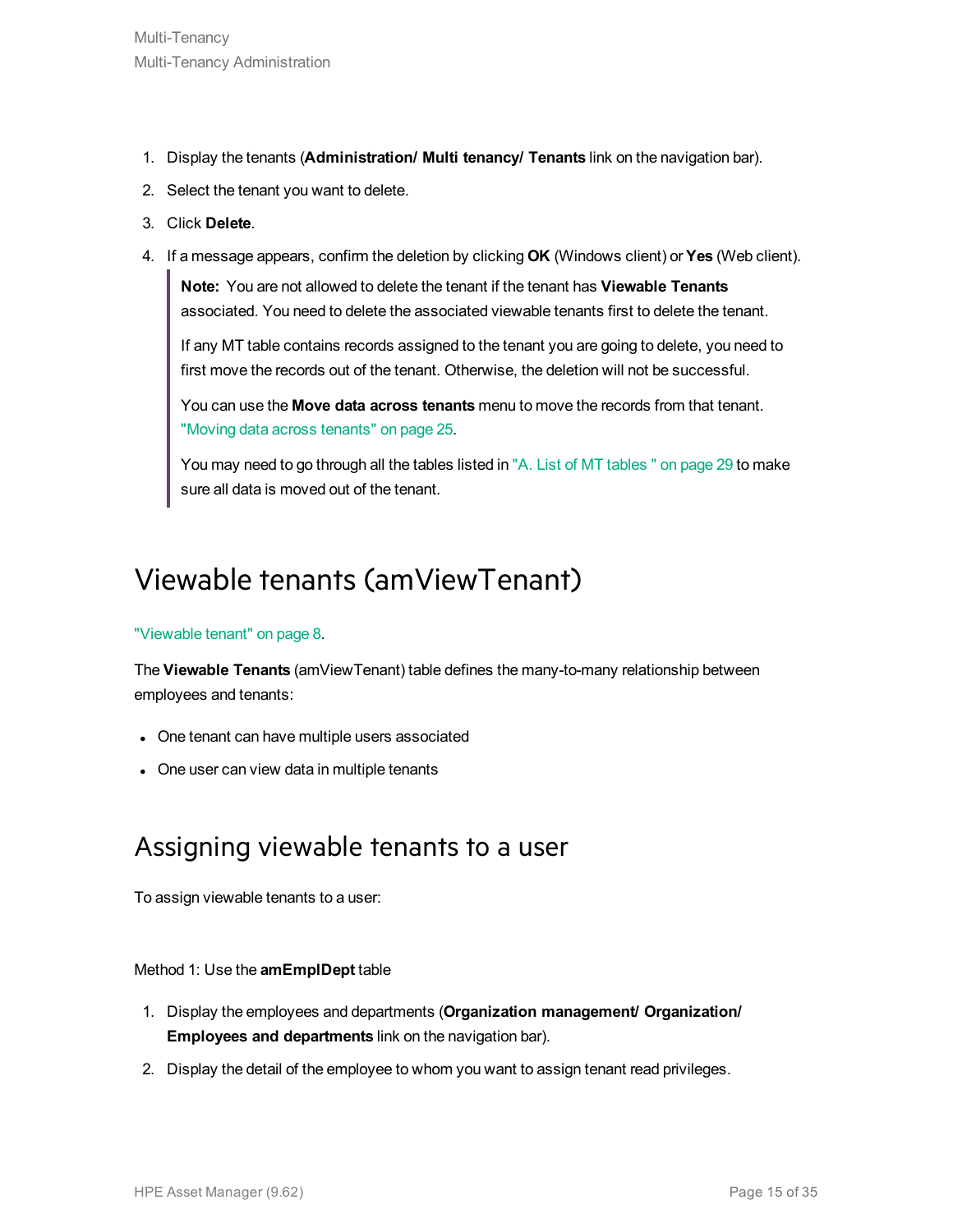- 3. Select the **Multi tenancy** tab.
- 4. Add viewable tenants to an employee as follows: To add viewable tenants one at a time: Windows client:
	- a. Click next to the **Viewable Tenants** list.
	- b. Designate a tenant for the employee.
	- c. Click **Add**.
	- d. Click **Modify**.

Web client:

- a. Click **Add** below the **Primary tenant** field.
- b. Designate a tenant for the employee.
- c. Click **Add**.

To add multiple viewable tenants at a time:

Windows client:

- a. Click **Add tenant** to the right of the detail window.
- b. Select the tenants to add. You can use Shift- or Ctrl-click to select several tenants.
- c. Click **OK**.

Windows client:

- a. Select **Add tenant(s) to the selected employee** from the **Actions** drop-down list.
- b. Select the boxes before the tenants you want to add to the user.
- c. Click **OK**.

#### Method 2: Use the **amTenant** table

- 1. Display the tenants (**Administration/ Multi tenancy/ Tenants** link on the navigation bar).
- 2. Select the tenant to which you want to assign users.
- 3. In the detail of the tenant, click  $\blacksquare$  (Windows client) or **Add** (Web client). The amViewTenant table appears with the **Tenant** field populated with the **Code** of the selected tenant.
- 4. Populate the **User** field.
- 5. Click **Add**.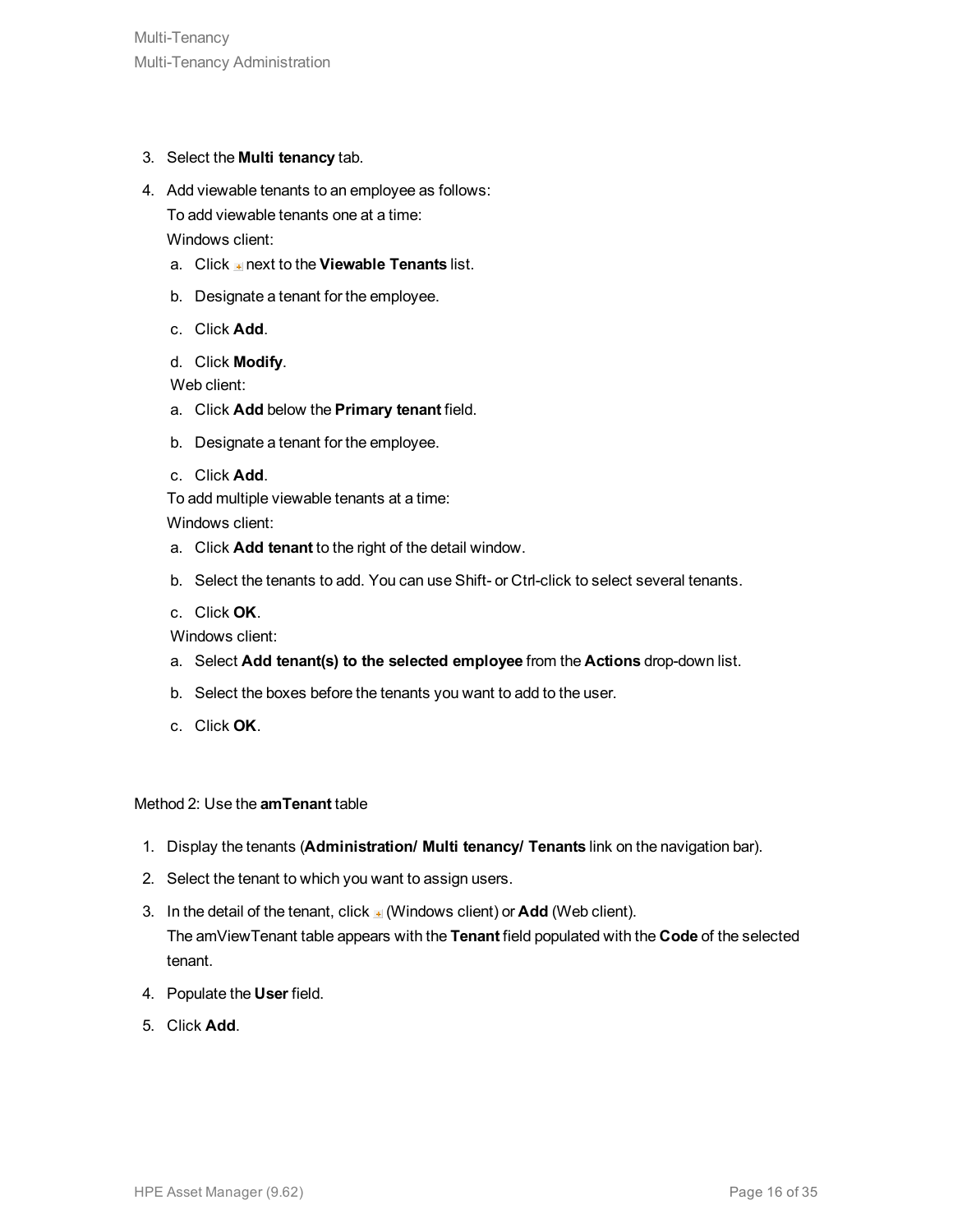### Changing viewable tenants assigned to a user

To change the viewable tenant for a user:

#### Method 1: Use the **amEmplDept** table

- 1. Display the employees and departments (**Organization management/ Organization/ Employees and departments** link on the navigation bar).
- 2. Display the detail of the employee for whom you want to modify tenants in which the employee has read privileges.
- 3. Select the **Multi tenancy** tab.
- 4. Display the detail of the viewable tenant as follows:
	- o Windows client: Click a next to the **Viewable Tenants** list.
	- <sup>o</sup> Web client: Click the link representing the record.
- 5. Web client: Click **next to the Tenant** field.
- 6. In the screen that follows, select a new tenant.
- 7. Click **Modify** (Windows client) or **Save** (Web client).

#### Method 2: Use the **amTenant** table

- 1. Display the tenants (**Administration/ Multi tenancy/ Tenants** link on the navigation bar).
- 2. Display the detail of the tenant for which you want to change the users who have read privileges.
- 3. Display the detail of the viewable tenant for which you want to change the user by clicking  $\blacksquare$ (Windows client) or the link representing the user (Web client). The amViewTenant table appears with the **Tenant** field populated with the **Code** of the selected tenant.
- 4. Change the value of the **User** field.
- 5. Confirm the modification by clicking **Modify** (Windows client) or **Save** (Web client).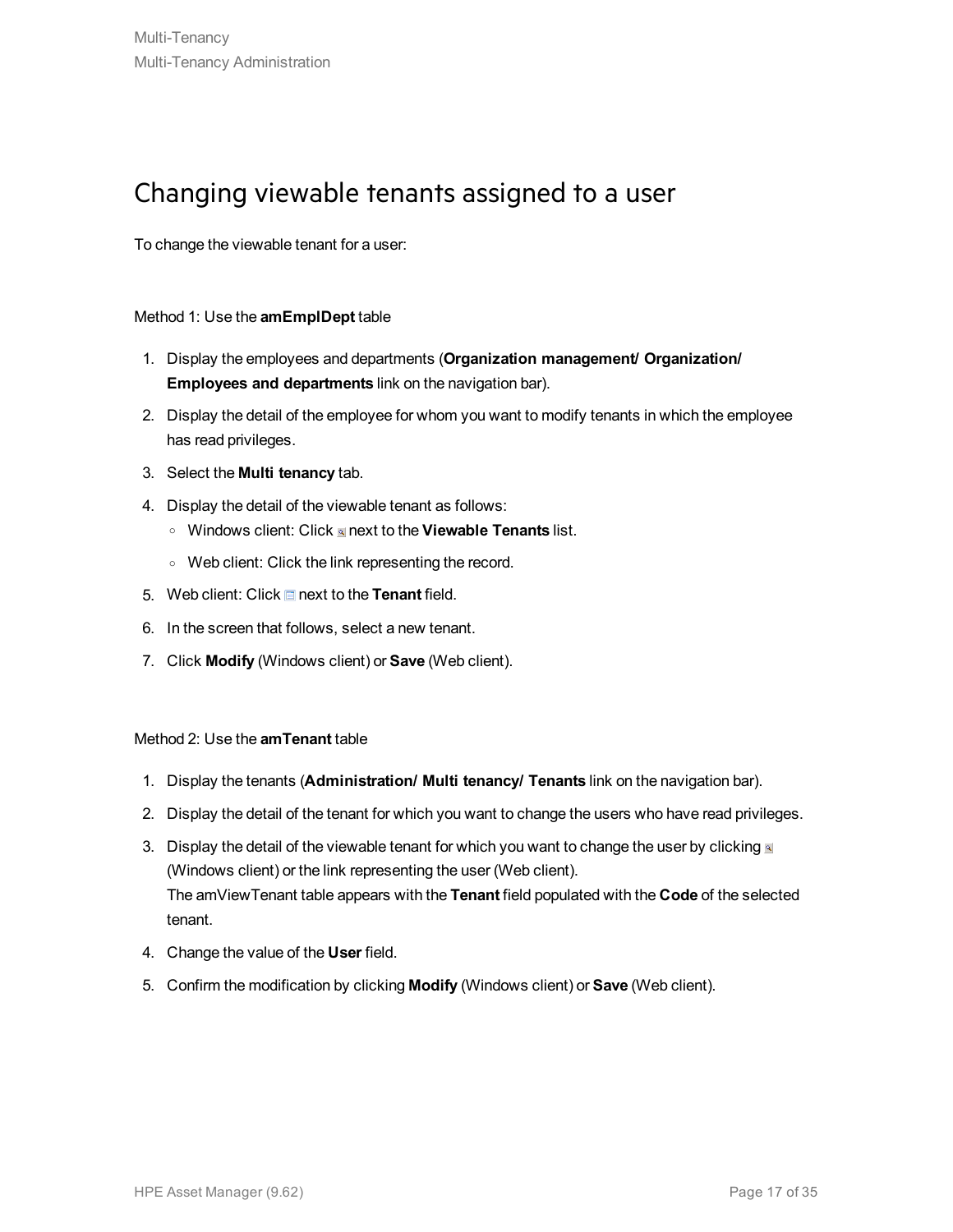### Removing viewable tenants from a user

**Note:** If a viewable tenant happens to be the primary tenant of the user, the viewable tenant cannot be deleted unless you delete the user's primary tenant first.

"Primary tenant [\(PrimaryTenant\)"](#page-18-0) on the next page.

To remove a viewable tenant from a user:

#### Method 1: Use the **amEmplDept** table

- 1. Display the employees and departments (**Organization management/ Organization/ Employees and departments** link on the navigation bar).
- 2. Display the detail of the employee for whom you want to delete tenants in which the employee has read privileges.
- 3. Select the **Multi tenancy** tab.
- 4. Select the viewable tenant to delete from the **Viewable Tenants** list.
- 5. Delete the viewable tenant as follows:
	- <sup>o</sup> Windows client: Click next to the **Viewable Tenants** list.
	- <sup>o</sup> Web client: Click **Delete** below the **Primary tenant** field.
- 6. Windows client: Click **Modify**.
- 7. If a message appears, confirm the deletion by clicking **OK** (Windows client) or **Yes** (Web client).

#### Method 2: Use the **amTenant** table

- 1. Display the tenants (**Administration/ Multi tenancy/ Tenants** link on the navigation bar).
- 2. Display the detail of the tenant from which you want to remove users.
- 3. Select the viewable tenant to delete, and click (Windows client) or **Delete** below the **Primary tenant** field (Web client).
- 4. If a message appears, confirm the deletion by clicking **OK** (Windows client) or **Yes** (Web client).
- 5. Windows client: Click **Modify**.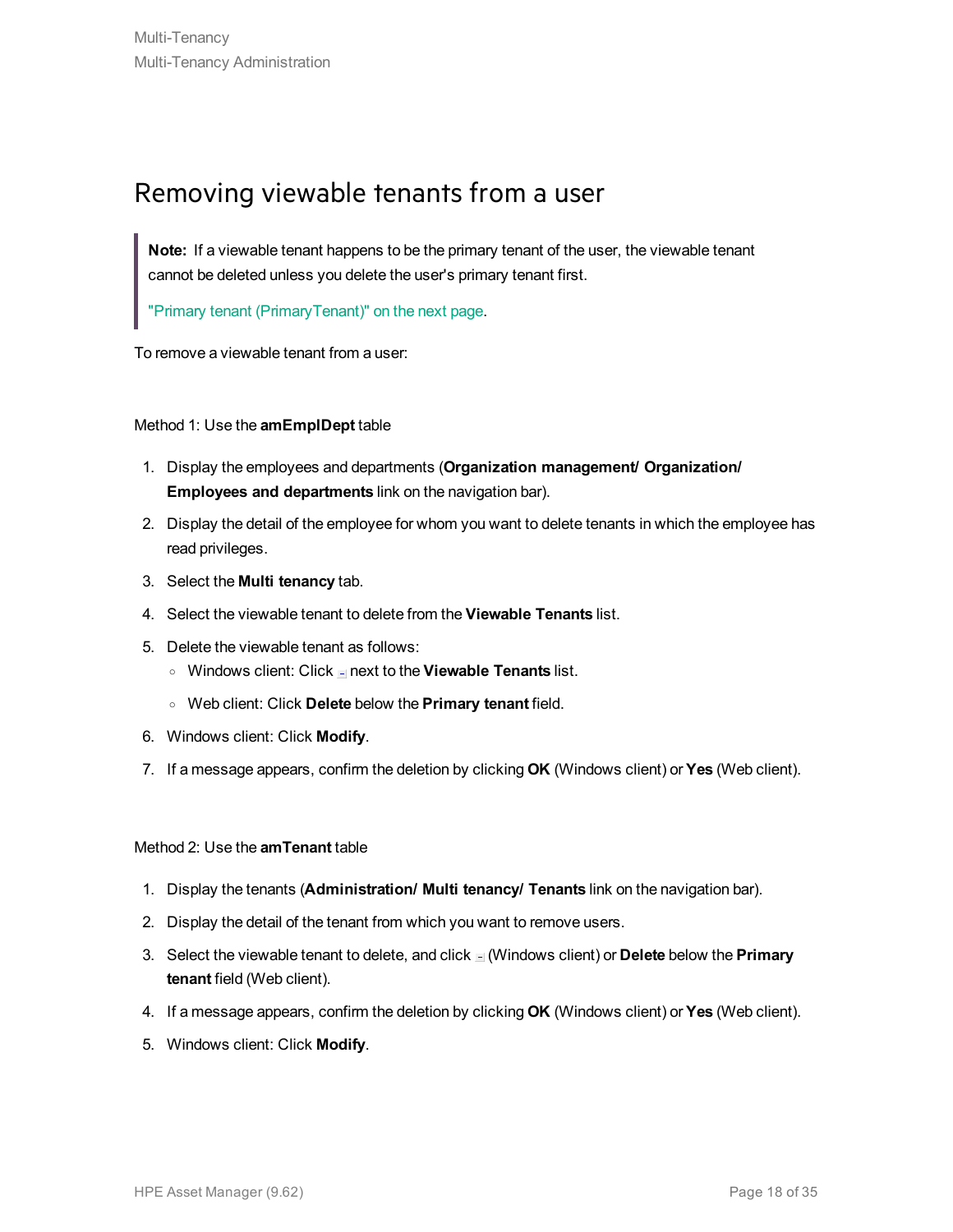## <span id="page-18-0"></span>Primary tenant (PrimaryTenant)

#### ["Primary](#page-7-1) tenant" on page 8.

- The primary tenant for a user must be one of his viewable tenants.
- <sup>l</sup> If the **Primary tenant** field (on the **Multi tenancy** tab of the employee detail) for a user is left blank, and the **Can create or modify shared data** field on the **Profile** tab of the employee detail is selected, the user's primary tenant is **Shared data**.
- When a leveraged user or an administrator creates a record, the record is created in the primary tenant of the user by default.

### Setting the primary tenant for a user

**Note:** When you add a viewable tenant to a user, the tenant is automatically set as the user's primary tenant under the following conditions:

• The user cannot edit shared data.

The **Can create or modify shared data** field on the **Profile** tab of the employee detail is not selected

• No primary tenant is specified for the user before adding the viewable tenant. The **Primary tenant** field (on the **Multi tenancy** tab of the employee detail) is empty.

If the primary tenant is automatically set when adding viewable tenants, this section can be skipped.

To add the primary tenant for a user:

- 1. Display the employees and departments (**Organization management/ Organization/ Employees and departments** link on the navigation bar).
- 2. Display the detail of the employee for whom you want to add tenants in which the employee has write privileges.
- 3. Select the **Multi tenancy** tab.
- 4. If not added, add viewable tenants. "Viewable tenants [\(amViewTenant\)"](#page-14-0) on page 15.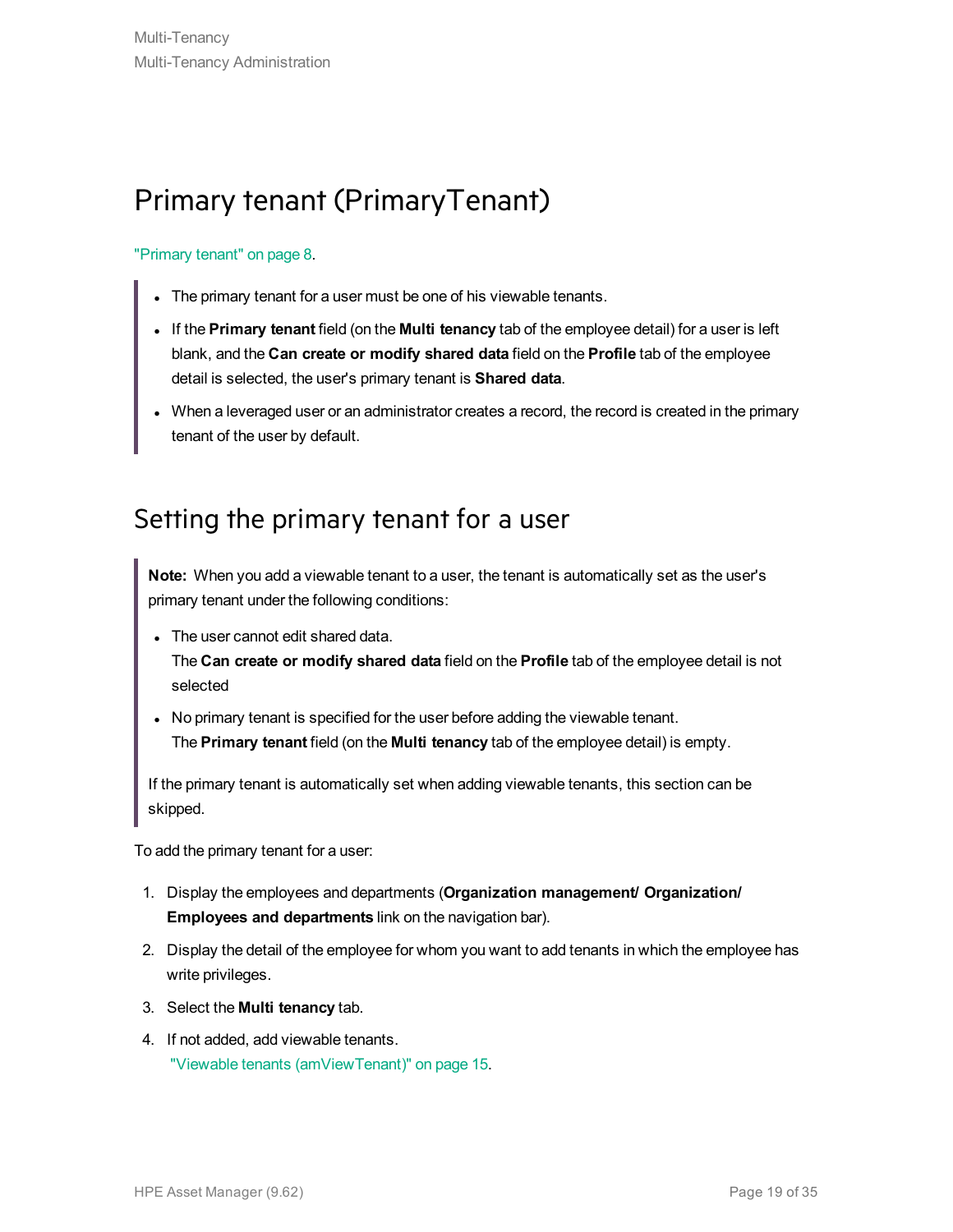**Note:** The administrator has read and write privileges to data in all tenants without assigning any viewable tenants. However, to create data in a specific tenant as an administrator, the tenant should be set as the primary tenant for the administrator.

To do this, the tenant should be assigned as the viewable tenant for the administrator first.

- 5. Click **(Windows client) or (Web client) next to the Primary tenant field.**
- 6. Select a tenant from the list as your primary tenant.
- 7. Confirm the modification by clicking **Modify** (Windows client) or **Save** (Web client).

### Changing the primary tenant for a user

**Note:** This wizard is only accessible to leveraged users and administrators with more than one viewable tenant.

The primary tenant of the current user can be modified in real-time using the **Change your Primary Tenant...** wizard, which can be accessed as follows:

- <sup>l</sup> Windows client: Use the **Tools/ Change primary tenant** menu or press **F10**.
- <sup>l</sup> Web client: Click the **Tenant:<name of your primary tenant>** link on the top right corner of the Web client.

### Deleting the primary tenant for a user

To delete the primary tenant of a user:

- 1. Display the employees and departments (**Organization management/ Organization/ Employees and departments** link on the navigation bar).
- 2. Display the detail of the employee for whom you want to delete tenants in which the employee has write privileges.
- 3. Select the **Multi tenancy** tab.
- 4. Delete the value of the **Primary tenant** field.
- 5. Confirm the deletion by clicking **Modify** (Windows client) or **Save** (Web client).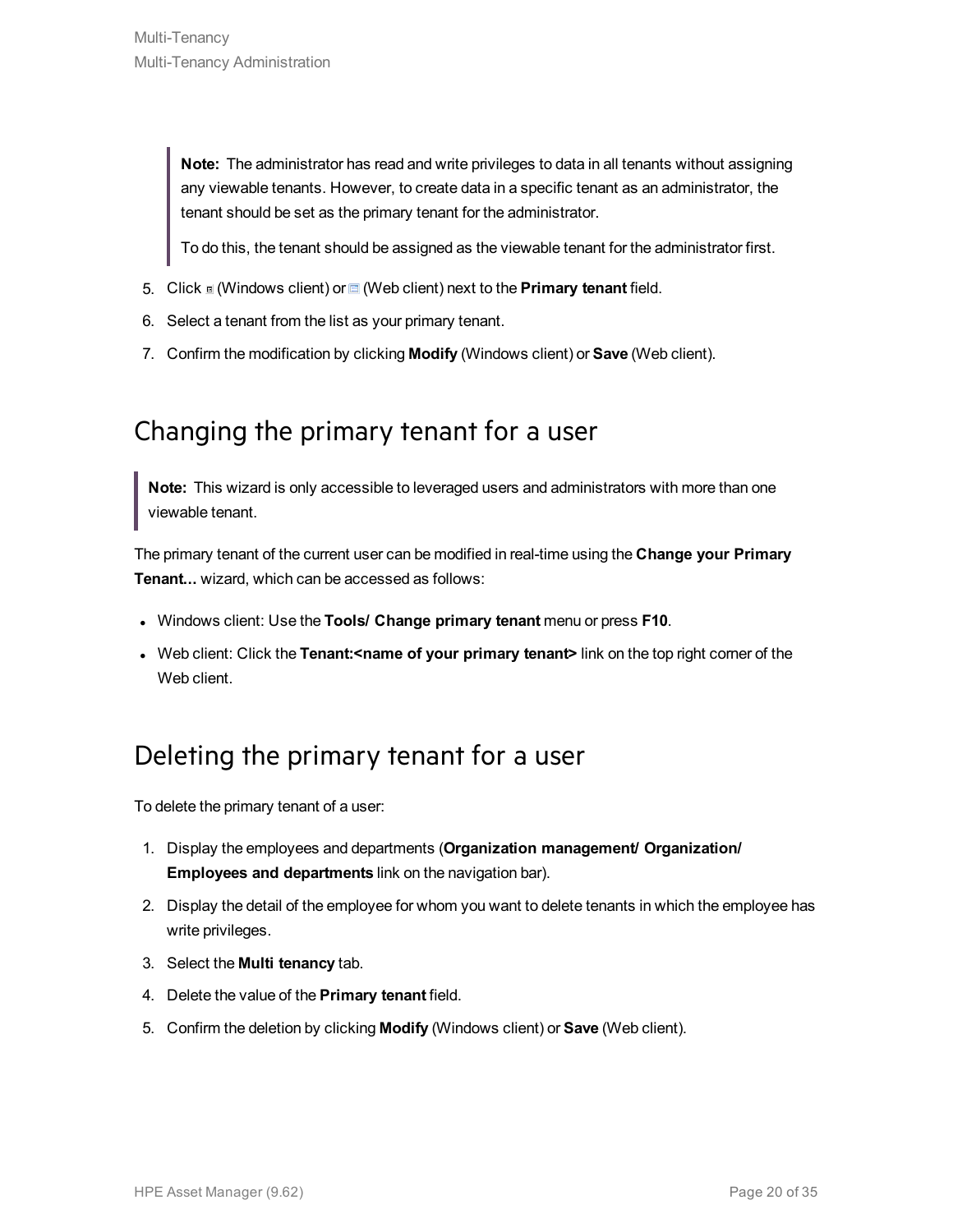## <span id="page-20-0"></span>Managing user access to tenants

This section describes how to use the MT access restriction to restrict what users have which level of access to what tenant. To ensure appropriate user authorizations, the existing access restriction mechanism should be used on top of the MT access restriction to define the user role, for example.

## <span id="page-20-1"></span>Types of tenant users

According to the tenants they have access to, users of the Asset Manager MT system can be categorized as follows:

• Administrator

By default, the administrator has read and write privileges to data in all tenants regardless of whether viewable tenants and the primary tenant are specified for the user or not. A user is assigned database administrator privileges by enabling the **Administration rights** (bAdminRight) option on the **Profile** tab of the employee detail.

• Leveraged user

#### ["Leveraged](#page-7-2) user" on page 8.

A user is a leveraged user under one of the following conditions:

- The user is assigned more than one viewable tenant
- <sup>o</sup> The user is assigned one viewable tenant, and the user can update shared data (the **Can create or modify shared data** field on the **Profile** tab of the employee detail is selected)

**Tip:** The user has access to two tenants in this case, if you view shared data as a special tenant.

• Single-tenant user

This type of user is assigned one viewable tenant and can only access the data in that particular tenant plus shared data.

They are not necessarily aware whether they are in an MT environment.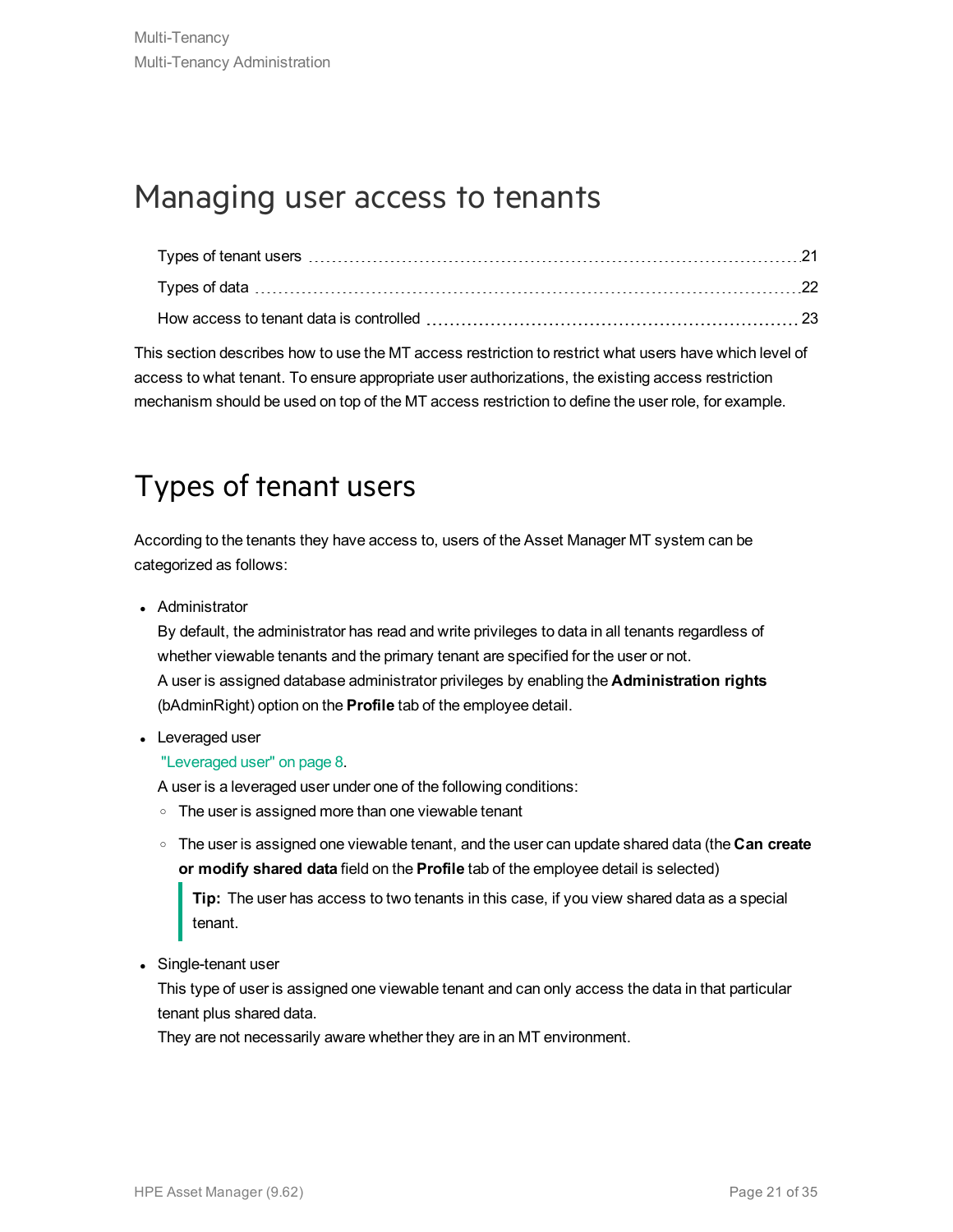## <span id="page-21-0"></span>Types of data

#### **Table 3.2. Composition of an MT-enabled Asset Manager 9.62 database**

| From the table perspective | From the data (records) perspective |
|----------------------------|-------------------------------------|
| MT tables                  | Specific-tenant data                |
|                            | Shared data                         |
| Non-MT tables              | Leveraged data                      |

From the perspective of tables, an MT-enabled Asset Manager database (version 9.62 or later) is comprised of the following types of tables:

 $\bullet$  MT tables

MT tables are tables whose records are capable of being segregated into various tenants.

"A. List of MT [tables](#page-28-0) " on page 29 for the comprehensive list of MT tables in the out-of-the-box Asset Manager database.

**Note:** All user-created tables (except system created many-to-many relation tables) are also MT tables.

The MT tables are made up of the following types of data:

- <sup>o</sup> Shared data
- <sup>o</sup> Specific-tenant data

**Note:** Shared data and specific-tenant data can be converted into each other.

"Moving data across [tenants"](#page-24-2) on page 25.

• Non-MT tables

Non-MT tables are metadata tables identified by HPE as not appropriate or necessary to be partitioned into tenants, thus data in such tables are always shared by all tenants.

Examples of non-MT tables include:

- <sup>o</sup> System-wide gadgets, such as wizards, workflow, etc. An example of this is **Actions** (amAction)
- <sup>o</sup> Tables containing generic and standard definitions, for example **Time zones** (amTimeZone), **Units** (amUnit).
- <sup>o</sup> All the feature tables

Data in non-MT tables is referred to as **leveraged data**.

Access to leveraged data is controlled by the normal access restriction mechanism available in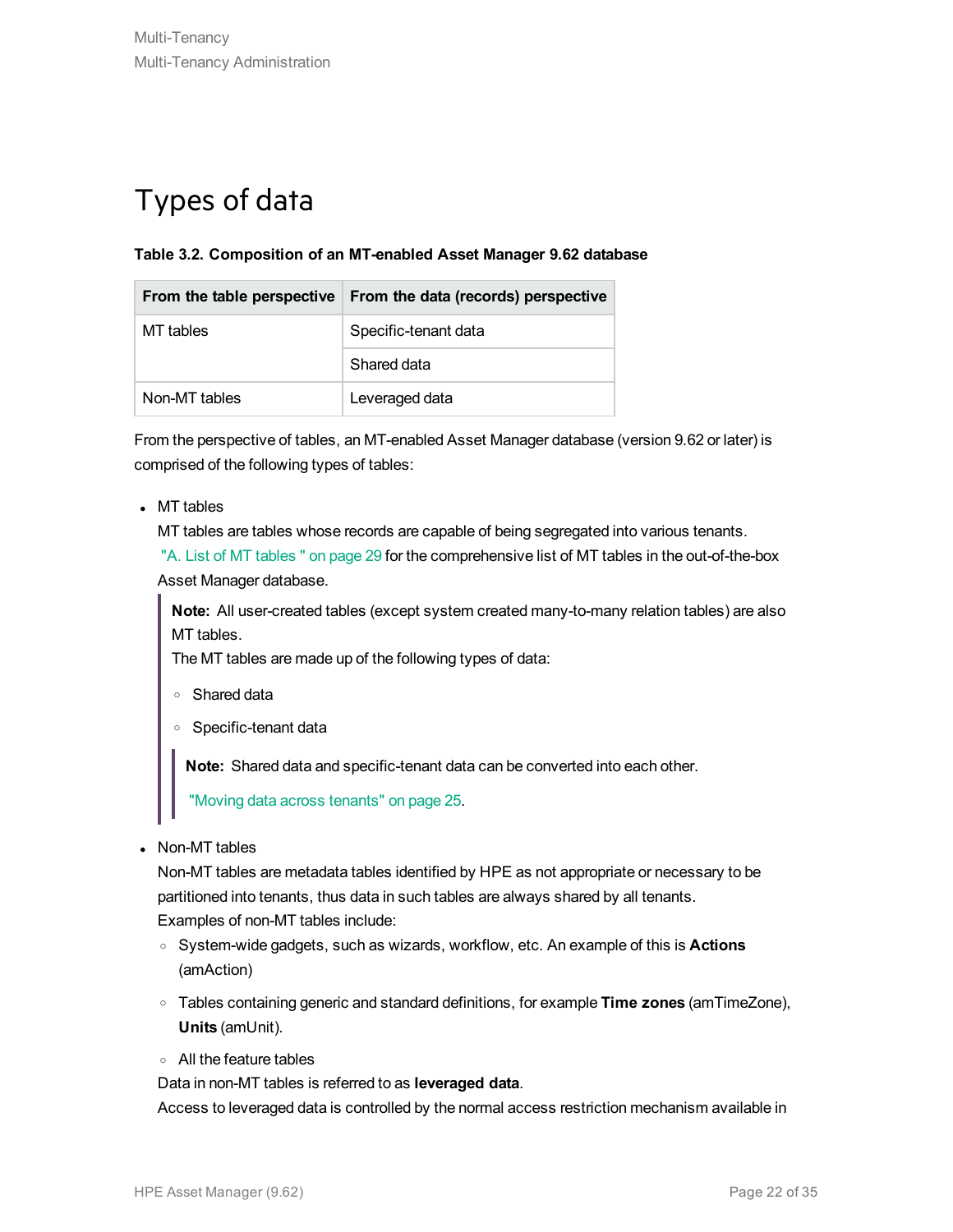Asset Manager.

**Tip:** The non-MT tables can be identified by using Asset Manager Application Designer: those tables whose **Multi-tenant** column has the value **No** in an MT-enabled database are non-MT tables.

From the records (data) level, an MT-enabled Asset Manager database (version 9.62 or later) is comprised of the following types of data:

• Specific-tenant data

Specific-tenant data are records in MT tables accessible only to users who are granted access to the tenant.

If you are a leveraged user or an administrator, you can identify the tenant of a record (in the MT tables) by the value of the **Tenant** column.

• Shared data

Shared data are records in MT tables visible to users of all tenants.

If you are a leveraged user or an administrator, you can identify shared data by the value of the **Tenant** column in the MT tables: those records whose **Tenant** column is empty are shared data.

• Leveraged data

Leveraged data are records in non-MT tables.

<span id="page-22-0"></span>The data is always visible to users of all tenants. It is not possible to restrict access to such data by tenants.

### How access to tenant data is controlled

This section describes how read and write (including the capability to create, modify and delete) access to each type of tenant data is controlled.

**Note:** The person responsible for managing and administering the access to an MT environment should have full access to the following tables:

- amTenant (non-MT table)
- amViewTenant (non-MT table)
- amEmplDept (MT table)

**Note:** This section only covers the data in the MT tables. The read and write access to non-MT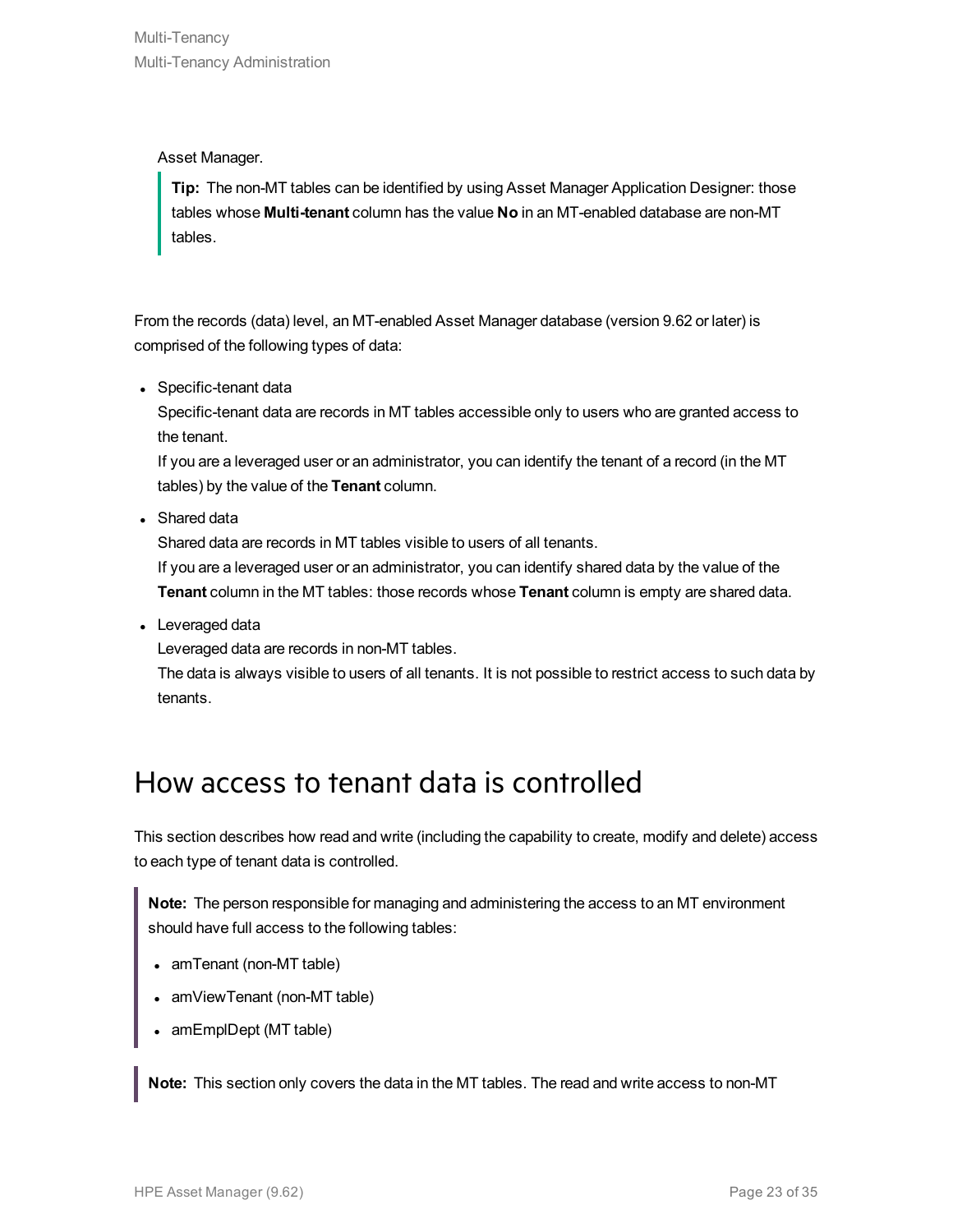tables is controlled by the existing access restriction mechanism of Asset Manager.

For data in the MT tables, MT access restriction is applied on top of the existing access restriction mechanism of Asset Manager.

For further information about the existing access restriction mechanism of Asset Manager, see the **Administration** guide, chapter **Controlling access to the database**.

### Read access

• Specific-tenant data

Read access to specific tenants is granted by assigning viewable tenants to the user. "Viewable tenants [\(amViewTenant\)"](#page-14-0) on page 15.

• Shared data

Shared data is always visible to users of all tenants.

### Write access

Write access to a tenant includes the ability to create, modify and delete data in that tenant.

• Specific-tenant data

A user has write access to data in a specific tenant if the tenant is set as the primary tenant of the user.

"Primary tenant [\(PrimaryTenant\)"](#page-18-0) on page 19.

If you are a leveraged user, you have read access to more than one tenant. However, you have write access to only one tenant at one time. You need to switch the primary tenant to manipulate data in another tenant.

"Primary tenant [\(PrimaryTenant\)"](#page-18-0) on page 19.

- $\circ$  If you are an administrator, you can manipulate data in different tenants without setting or switching primary tenant.
- Shared data

**Caution:** Since shared data is accessible to users of all tenants, make sure you fully understand the impact and consequences before you make any modification to the shared data.

A user can manipulate shared data when the following conditions are met: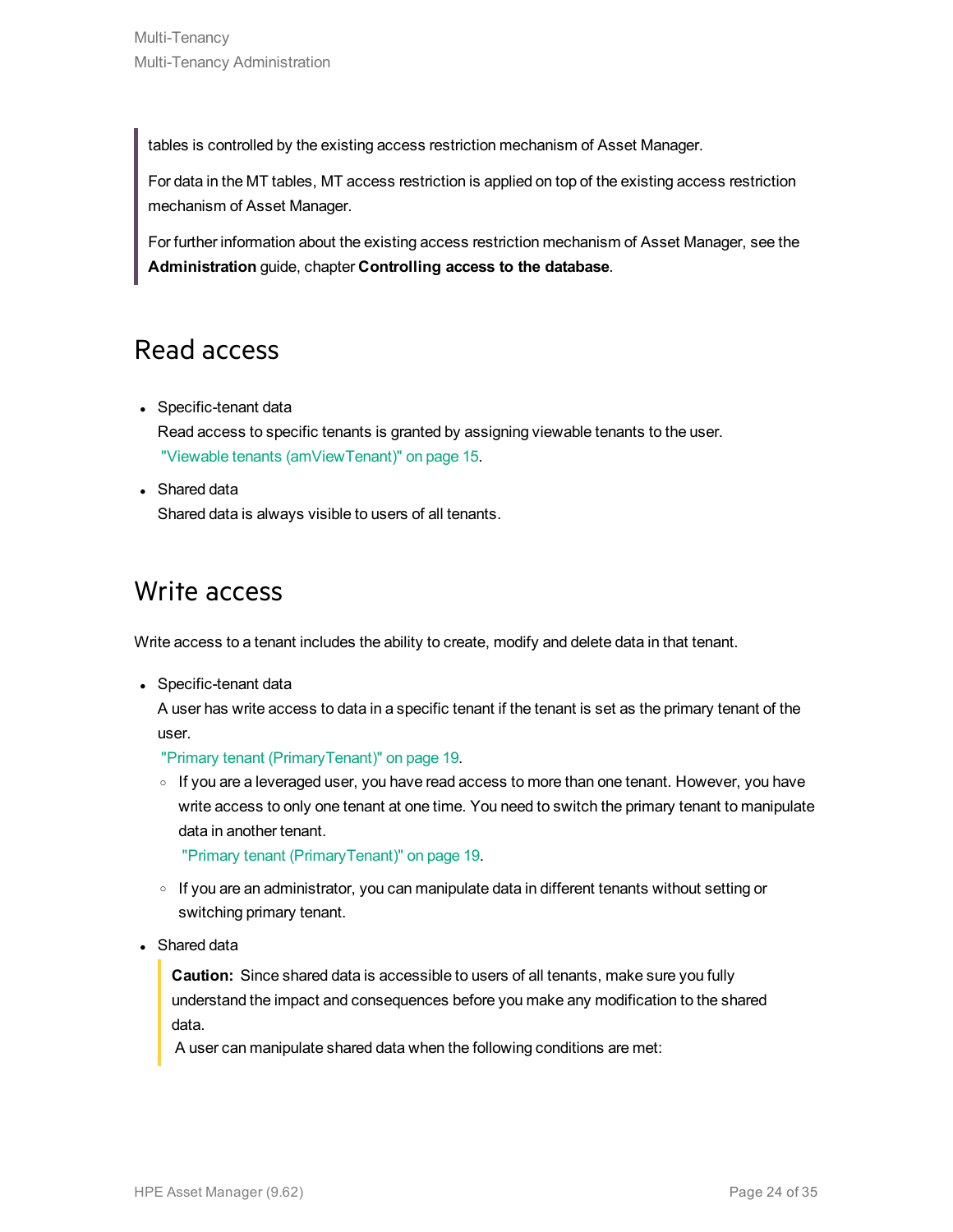- <sup>o</sup> The **Can create or modify shared data** field on the **Profile** tab of the employee detail is selected.
- <sup>o</sup> The login user's **Primary tenant** field is empty.

### Exceptions

SAP Crystal Reports can bypass the MT access restriction.

## <span id="page-24-1"></span><span id="page-24-0"></span>Populating data into tenants

### How data is populated into various tenants

Data is populated into their respective tenant in any of the following ways:

- User created tenant data: When the user creates new records, the records go to the primary tenant of a user by default.
- Tenant data within the Asset Manager database: Such data can be moved from tenant to tenant.
- <span id="page-24-2"></span>• Tenant data from an outside system or from another Asset Manager database: Such data can be imported by using HPE Connect-It or the Asset Manager Import Tool.

### Moving data across tenants

**Caution:** Only an administrator with in-depth knowledge of the structure of your Asset Manager production database and the relationship between tables is qualified to move data across tenants. Otherwise, the integrity of your database may be damaged.

To move data in MT tables from one tenant into another:

- 1. Start Asset Manager Application Designer.
- 2. Connect to the database (**File/ Open.../ Open existing database** menu).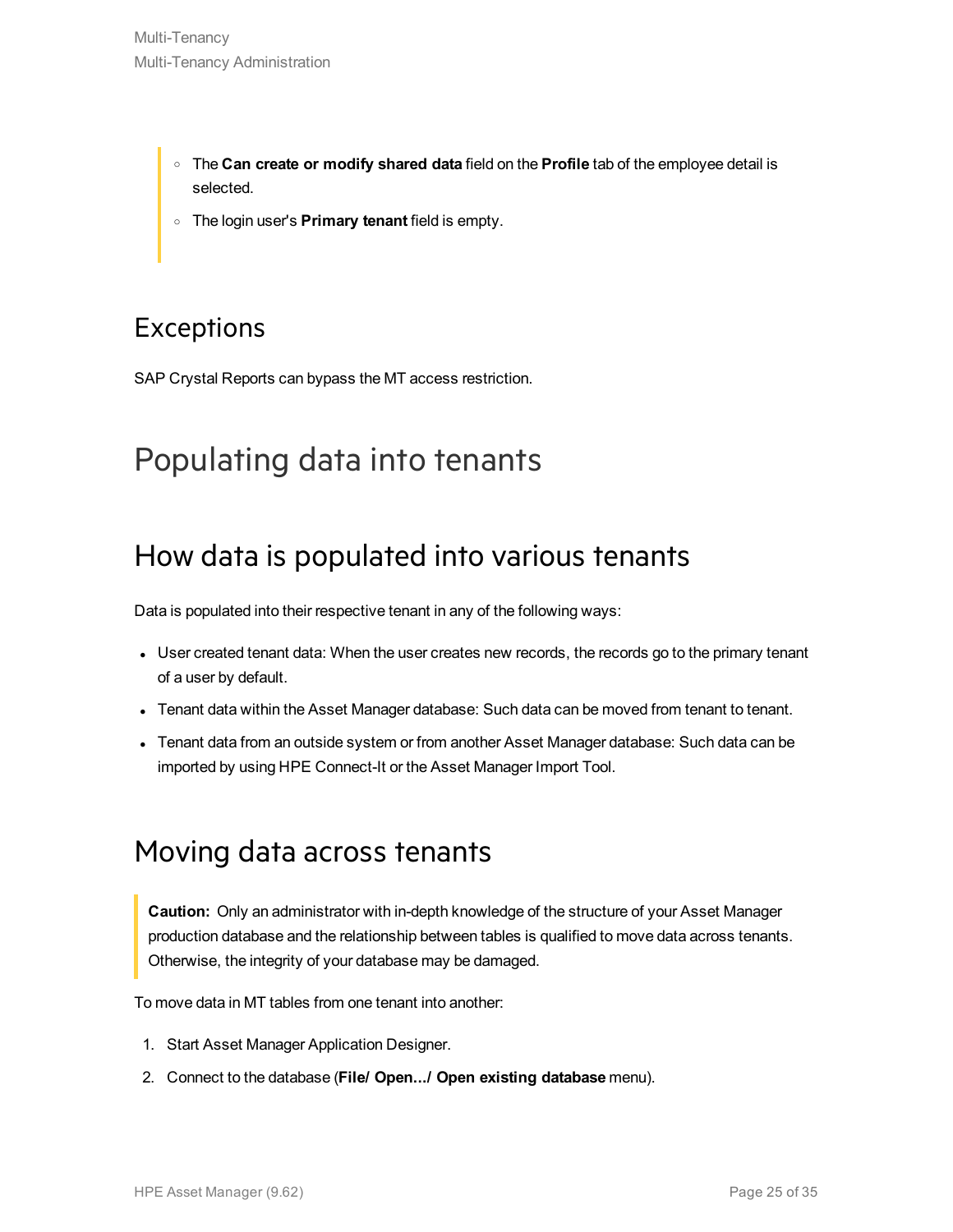3. Select the **Action/ Move data across tenants...** menu.

You can move data across different tenants:

- <sup>o</sup> From shared data to a specific tenant
- <sup>o</sup> From a specific tenant to shared data

**Note:** As shared data will be accessible to users of all tenants, make sure that this is what you intend to do before moving data into or out of the shared data tenant.

<sup>o</sup> From one specific tenant to another

#### 4. Select **Source tenant** and **Target tenant**.

- 5. Select either of the following options:
	- <sup>o</sup> Manually input filters on all multi-tenant tables

This option enables you to move data in any MT table across tenants in one single operation. It lists all the MT tables and allows you to manually specify records in each table to be moved by defining filters.

When using this method, you need to work out the relationship among records in all the related tables and make sure that the integrity of the database is preserved.

**Tip:** Use this option when you fully understand which records in which tables will be moved and the relationship between tables of your database.

You can use this option to move data into its correct tenant as suggested by the results of the Diagnostics tool.

<sup>o</sup> Resolve dependencies for the following set of records

When using this option, first specify the records to be moved in one MT table. The tool then suggests all the associated data in other tables that would be moved along with the records you selected.

**Tip:** Use this option when the relationship between the tables for which you are going to move data is very complex.

- 6. If you selected the **Manually input filters on all multi-tenant tables** option, go to step 7. If you selected the **Resolve dependencies for the following set of records** option, do the following:
	- a. From the **Table** drop-down list, select a table for which you want to change the tenant of some records.
	- b. Specify a filter to select a subset of records in the above table to move to another tenant.
- 7. Click **Start**. The **Dependencies processing** window appears and depending on the option selected, different content is shown.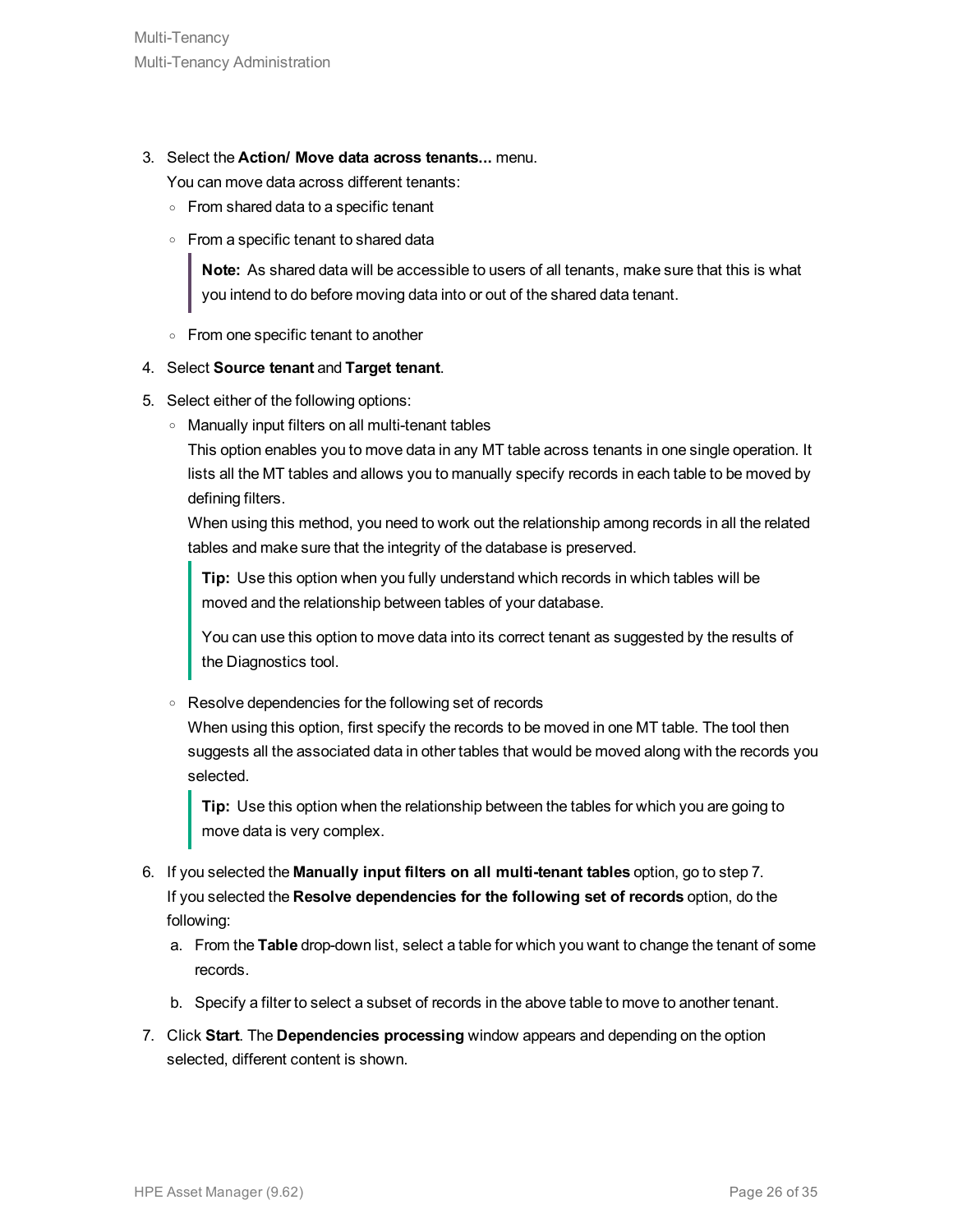<sup>o</sup> If you selected the **Manually input filters on all multi-tenant tables** option, the **Dependencies processing** window presents all the MT tables.

You need to manually specify which records to move from the source tenant to the target tenant for each of these tables.

For each table, you also have the opportunity to change the target tenant to the **shared data** tenant or choose to not move data in the specified table.

<sup>o</sup> If you selected the **Resolve dependencies for the following set of records** option, the **Dependencies processing** window lists all the tables which contain records associated with the records specified in step 6 and also suggests the number of records in each table to be moved to the target tenant.

For each table in the list, you also have the opportunity to change the target tenant to the **shared data** tenant or choose to not move data in the specified table.

- 8. Click **Move**.
- 9. If you selected the **Resolve dependencies for the following set of records** option, you may need to execute the **Move data across tenants** command several times to move all data in various tables into your target tenant.

**Note:** After moving data across tenants, it is strongly recommended to validate the integrity of the MT database. See the section below.

### <span id="page-26-0"></span>**Validating the integrity of the MT database**

- 1. Start Asset Manager Application Designer.
- 2. Connect to the database (**File/ Open.../ Open existing database** menu).
- 3. Select the **Action/ Diagnostics / Repair database...** menu.
- 4. In the **Database diagnostics** window, select the **Multi-tenancy diagnostics** task.

**Note:** The multi-tenancy diagnostics tool only performs multi-tenancy diagnostics. It will not repair the database to solve the problems found regardless of whether you select the **Repair** option or not.

5. Click **Run**.

A detailed message is displayed indicating the records violating the multi-tenancy integrity rules. You can use the **Move data across tenants** command to move all problematic records to their correct tenant, using the **Manually input filters on all multi-tenant tables** option. "Moving data across [tenants"](#page-24-2) on page 25.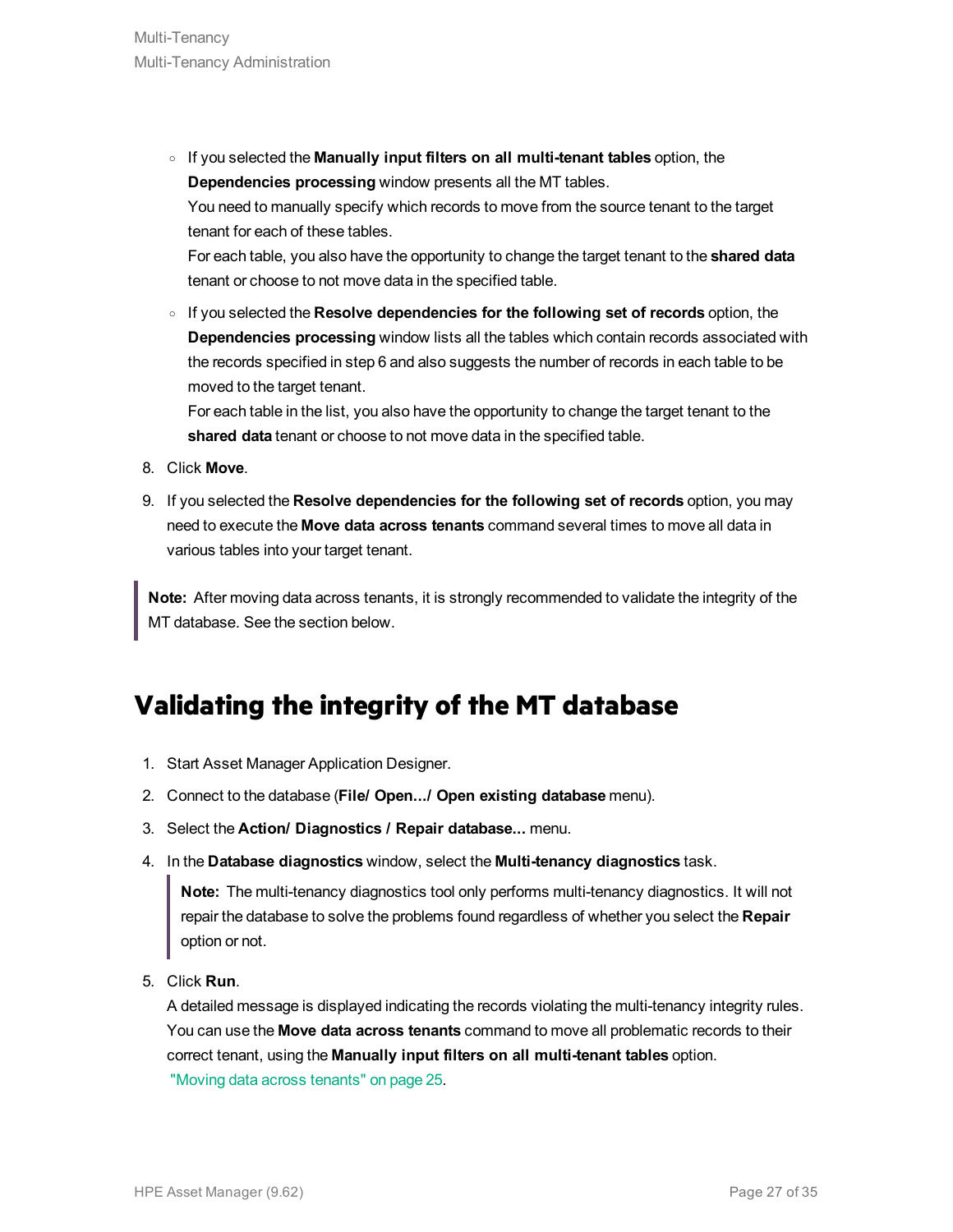## <span id="page-27-0"></span>Importing data into your tenants

### Via the AM import module

To import data into various tenants, you can manually add a column representing the tenant of each record in the import file.

If no tenant is specified, the data will be imported into the shared data tenant.

After importing data into various tenants, you should validate the integrity of your MT database, following the instructions in ["Validating](#page-26-0) the integrity of the MT database" on the previous page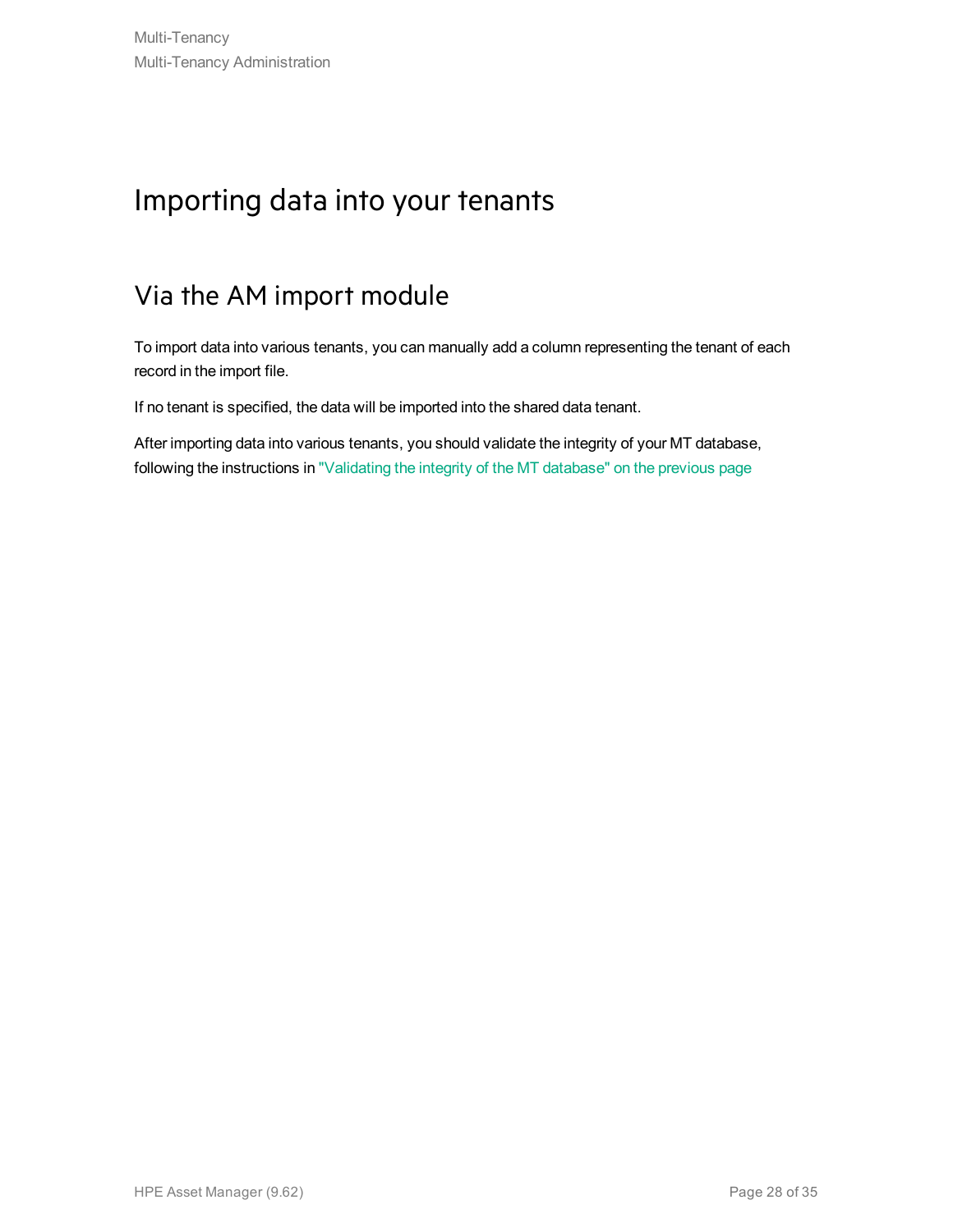# <span id="page-28-0"></span>A. List of MT tables

The following lists all the Asset Manager tables which have MT capability:

- amAbsence (Absences)
- amAdjustment (Adjusting items)
- amAggregation (Aggregation)
- amAsset (Assets)
- amAssetRent (Asset rents)
- amAstCntrDesc (Assets covered by contracts)
- amAstProjDesc (Assets included in projects)
- amAstRntExpLin (Asset rent payments)
- amBudgCenter (Budget centers)
- amBudgClass (Budget classifications)
- amBudget (Budgets)
- amBudgetCategory (Budget categories)
- amBudgLine (Budget lines)
- amCalcField (Calculated fields)
- amCatalog (Catalogs)
- amCatProduct (Products)
- amCatRef (Catalog references)
- amCatRefScript (Catalog reference scripts)
- amCatScriptData (Formatted data from catalogs)
- amCbkRule (Chargeback rules)
- amCbkScript (Chargeback scripts)
- amCbkSplitLine (Split-billing lines)
- amCbkSplitRule (Split-billing rules)
- amCbkStoredEvent (Chargeback events)
- amCbkSystem (Chargeback systems)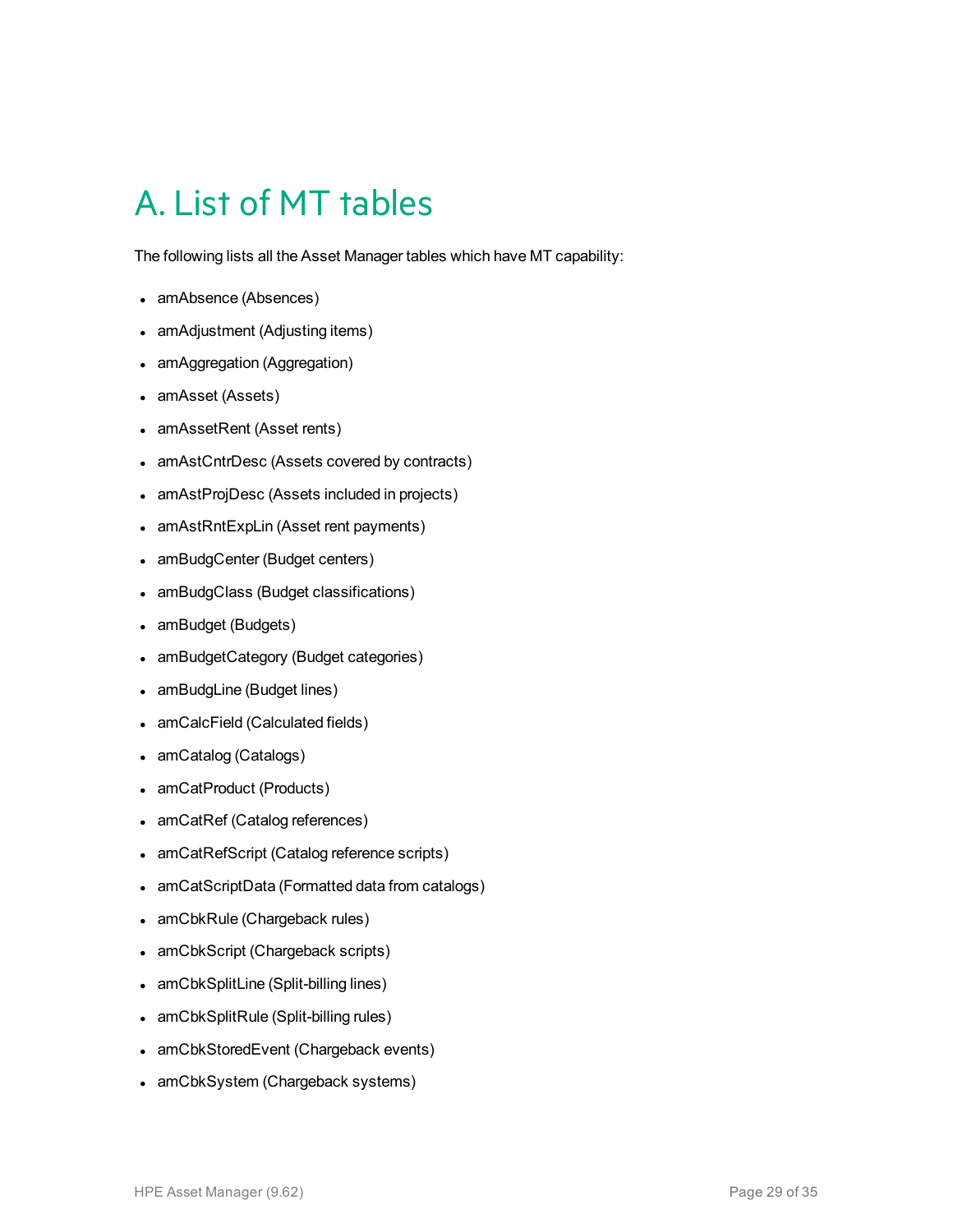- amCCSplit (Cost center split operations)
- amCFAql (AQL-type calculated field scripts)
- amCFScript (Script-type calculated field scripts)
- amClientResource (Client-resource relationships)
- amCMTargetTask (Deployment tasks)
- amCntrEmpl (Employees covered by a contract)
- amCntrProjDesc (Contracts assigned to projects)
- amCntrRent (Schedule level rents)
- amCntrRntExpLin (Contract rent payments)
- amCompany (Companies)
- amComputer (IT equipment)
- amConditions (Contract terms and conditions)
- amContact (Contacts)
- amContract (Contracts)
- amCostCategory (Cost types)
- amCostCenter (Cost centers)
- amCRType (Client-resource relationship types)
- amDashboardItem (Dashboard item)
- amDateAlarm (Alarms)
- amDecisionTree (Decision tree)
- amDelegation (Delegations)
- amDeprScheme (Depreciation calculation formulas)
- amDocBlob (Contents of the documents)
- amDocument (Documents)
- amDownTimePeriod (Downtime)
- amEmplDept (Employees and departments)
- amEmplGroup (Employee groups)
- amEmplProjDesc (Employees assigned to projects)
- amEntitlement (Named entitlements)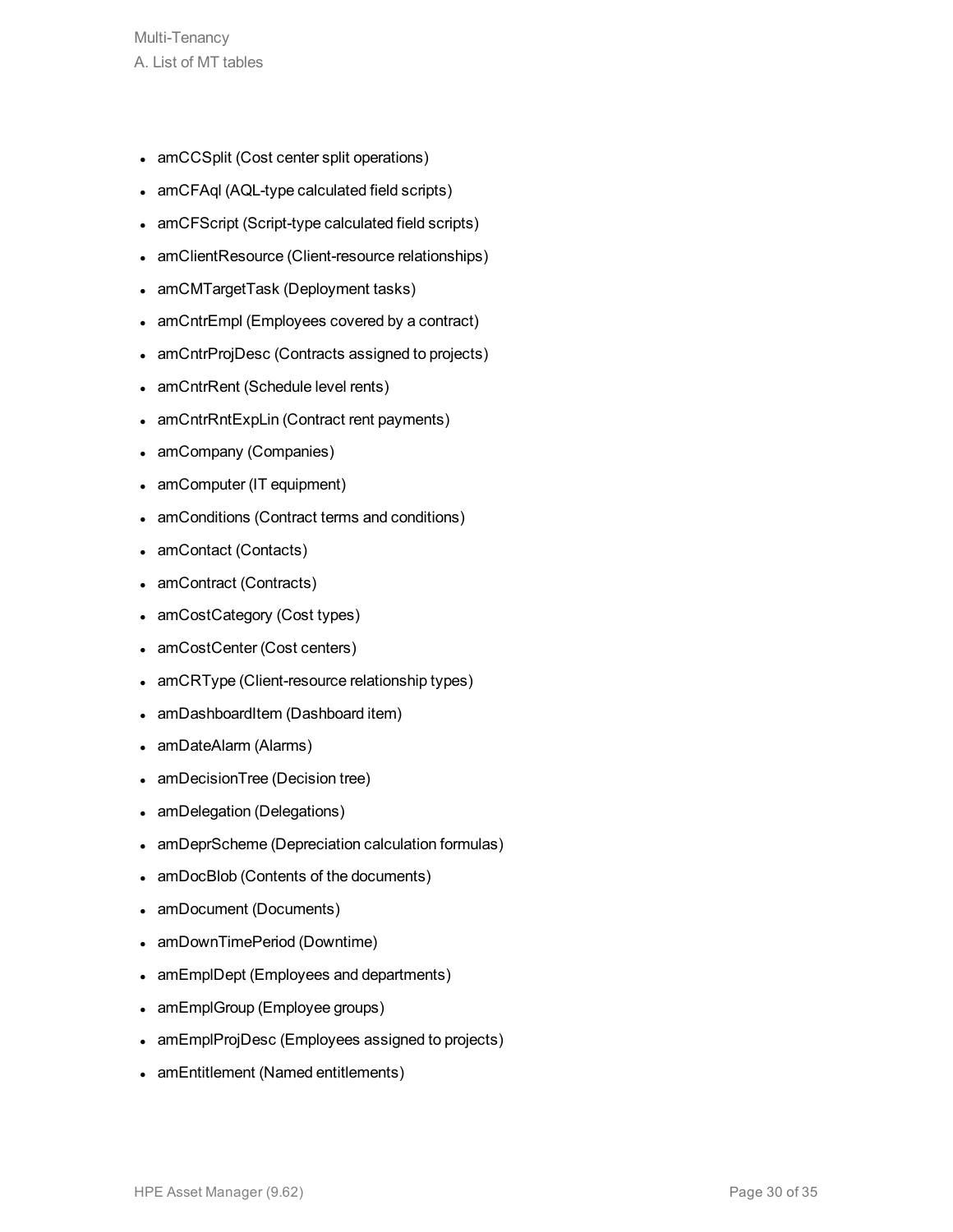- amEscalScheme (Escalation schemes)
- amEscSchLevel (Escalation levels)
- amESDComputerTask (Scheduled task targets)
- amESDDelivMethod (Delivery methods)
- amESDPackage (Distribution packages and scripts)
- amESDTask (Scheduled tasks)
- amExpenseLine (Expense lines)
- amExtensionCard (Extension cards)
- amFDView (Business home pages)
- amFieldAdjust (Adjusted fields)
- amFieldAdjustTempl (Adjustment types)
- amFinancialYear (Financial years)
- amFixedAsset (Fixed assets)
- amFloorPlan (Floor plans)
- amFloorPlanPos (Floor plan positions)
- amForm (Internal forms)
- amFYDivision (Time division)
- amHistory (History)
- amInventModel (Inventoried models)
- amInvoice (Supplier invoices)
- amInvoiceLine (Invoice lines)
- amItemReceived (Items received)
- amKnowlBase (Knowledge base)
- amLoan (Loans)
- amLoanPayment (Loan amortization schedule lines)
- amLocation (Locations)
- amLogicalDrive (Logical drives)
- amLossValLine (Loss values applicable to a given contract)
- amLossValRate (Loss rate defined for a given calculation rule)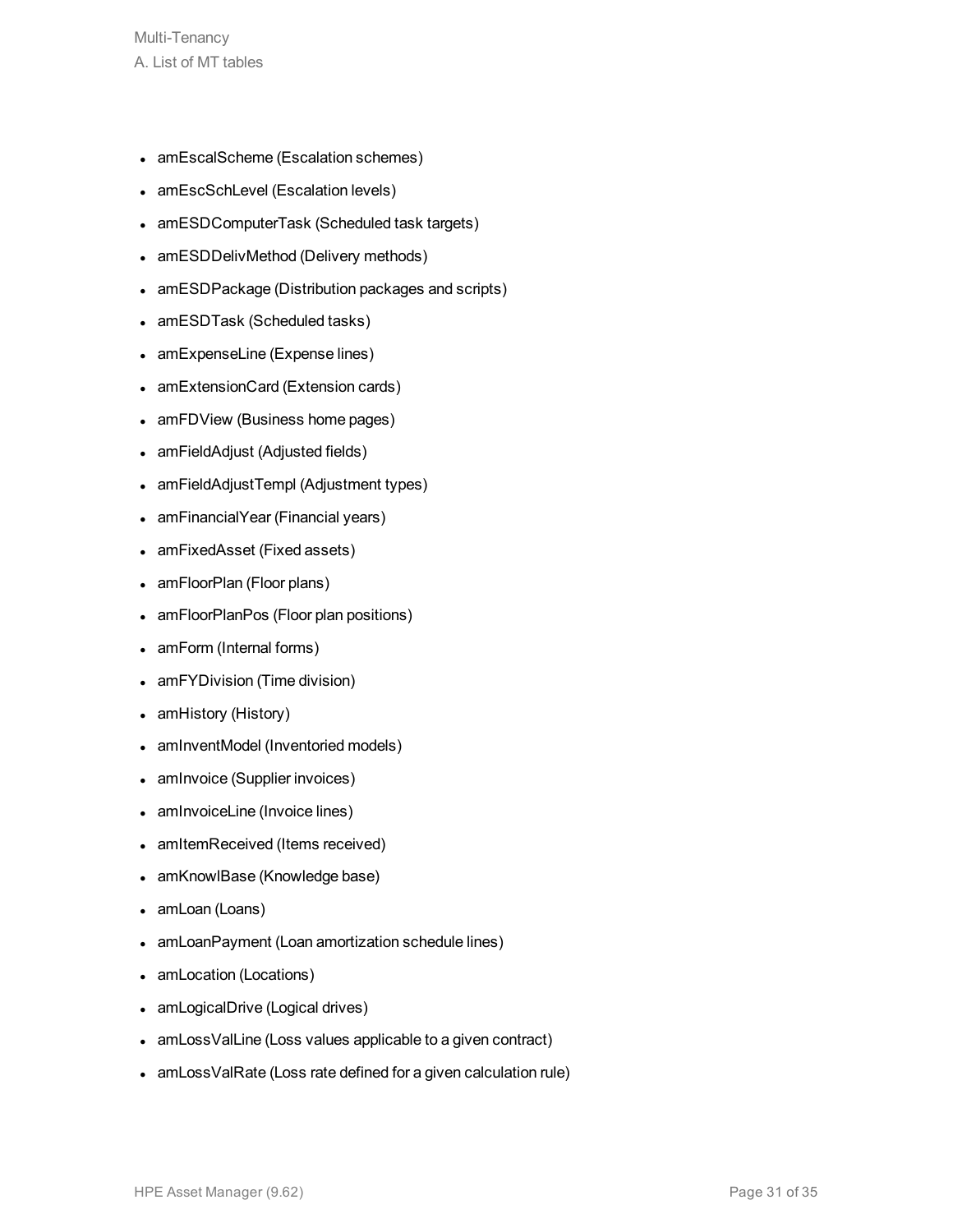- amLossValRule (Loss value calculation rules)
- amMail (Messages)
- amModel (Models)
- amModelPair (Cable model pairs/conductors)
- amModelPort (Model ports)
- amModelSlot (Model slots)
- amMonitor (Monitors)
- amNetworkCard (Network cards)
- amNews (Current news)
- amOutputEvent (Output events)
- amPasswordHist (Password history)
- amPCard (Payment cards)
- amPeriod (Periods)
- amPhone (Telephones)
- amPhoneFeat (Telephone functions)
- amPhoneFeatTpl (Telephone function templates)
- amPhysicalDrive (Physical drives)
- amPKFT (Assignments of functions to keys)
- amPOrder (Orders)
- amPOrdLine (Purchase order lines)
- $\bullet$  amPort (Ports)
- amPortfolio (Portfolio items)
- amProblemClass (Problem types)
- amProdClassCode (Classification codes)
- amProdOption (Product options)
- amProject (Projects)
- amQuery (Queries)
- amReceipt (Receiving slips)
- amReceiptLine (Receipt lines)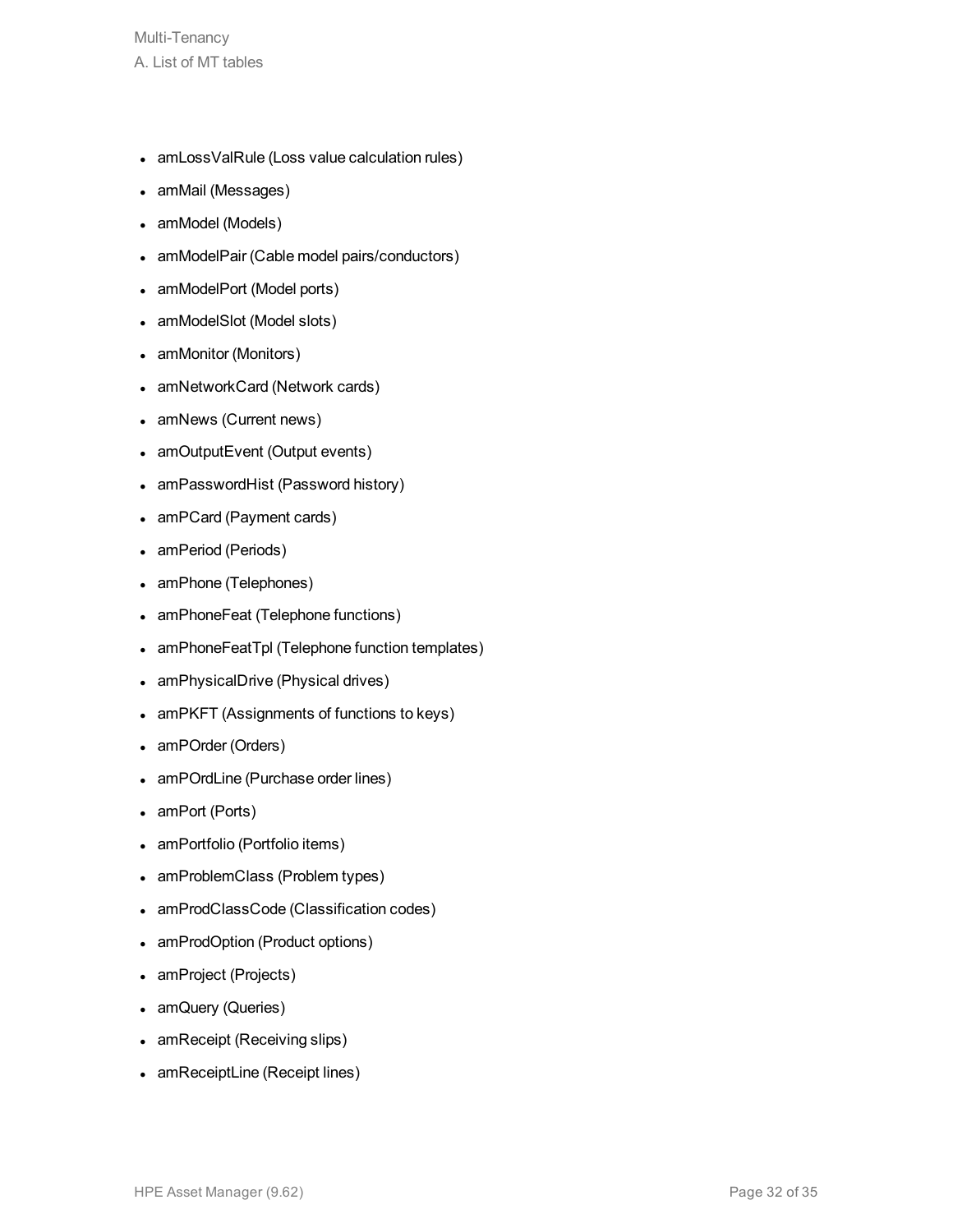- amReconcProposal (Reconciliation proposals)
- amReport (Reports)
- amReqLine (Request lines)
- amRequest (Requests)
- amReservation (Reservations)
- amReturnEnv (Return slip)
- amRightsUsesCount (Rights/Utilizations count)
- amSeverity (Severity)
- amSloLine (Service level objective lines)
- amSlot (Slots)
- amSoftInstall (Software installations or utilizations)
- amSoftLicCounter (Software counters)
- amStdConditions (Standard terms and conditions)
- amStdCondSets (Collection of standard terms and conditions)
- amStock (Stock)
- amStockRule (Stock rules)
- amThirdParty (Third parties)
- amTicket (Helpdesk tickets)
- amTicketHistLine (Helpdesk ticket history)
- amTraining (Training)
- amViewDef (Views)
- amWorkCalendar (Calendar of business days)
- amWorkOrder (Work orders)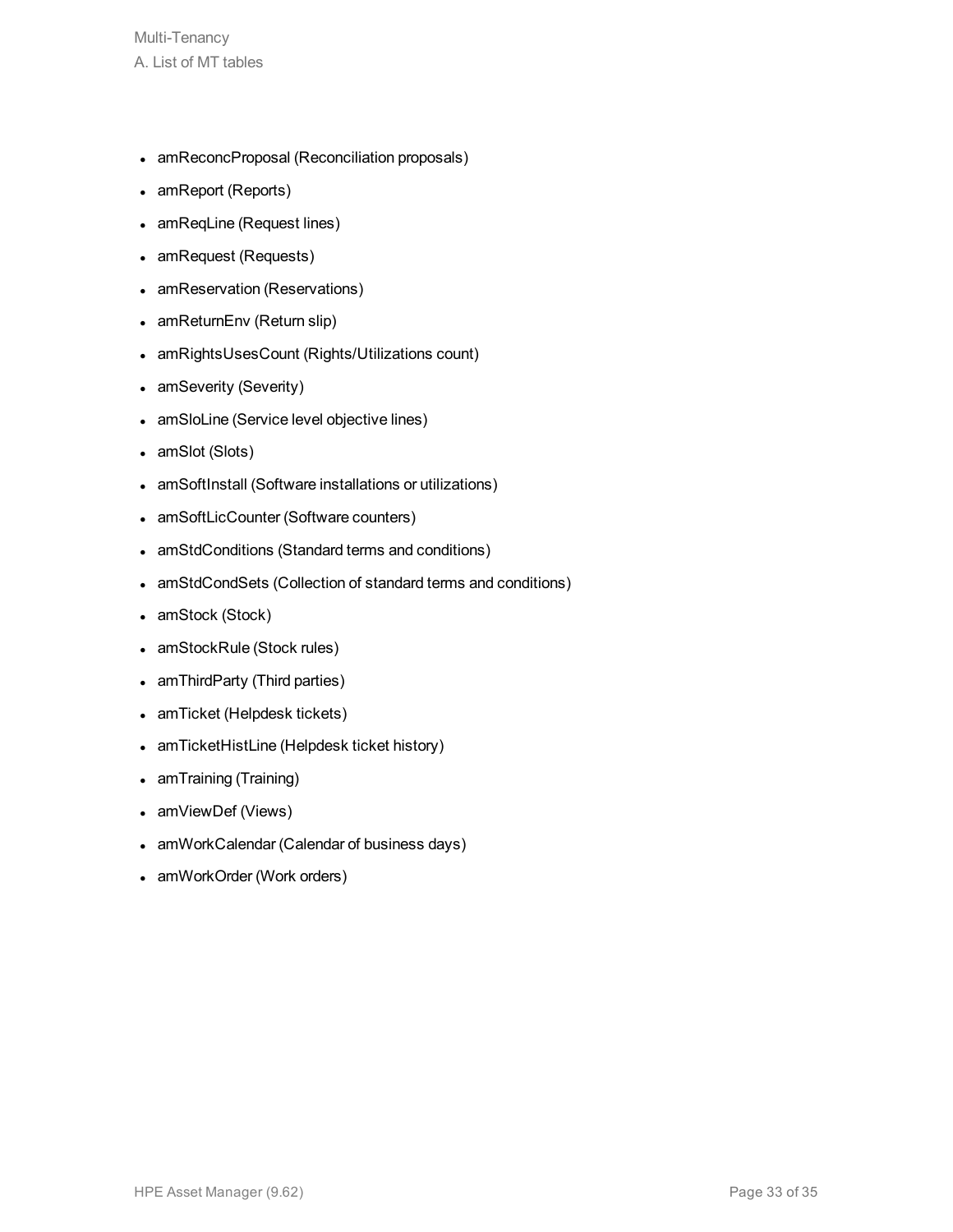# <span id="page-33-0"></span>B. List of MT related APIs

The following are the APIs related with MT, which can be used in scripts, etc.

For detailed information about these APIs, **Programmer's Reference** guide

- AmIsMultiTenant
- AmIsMultiTenantSystem
- AmGetPrimaryTenant
- AmSetPrimaryTenant
- AmIsLeveragedUser
- AmValidateTIR
- AmSetVisibleTenants